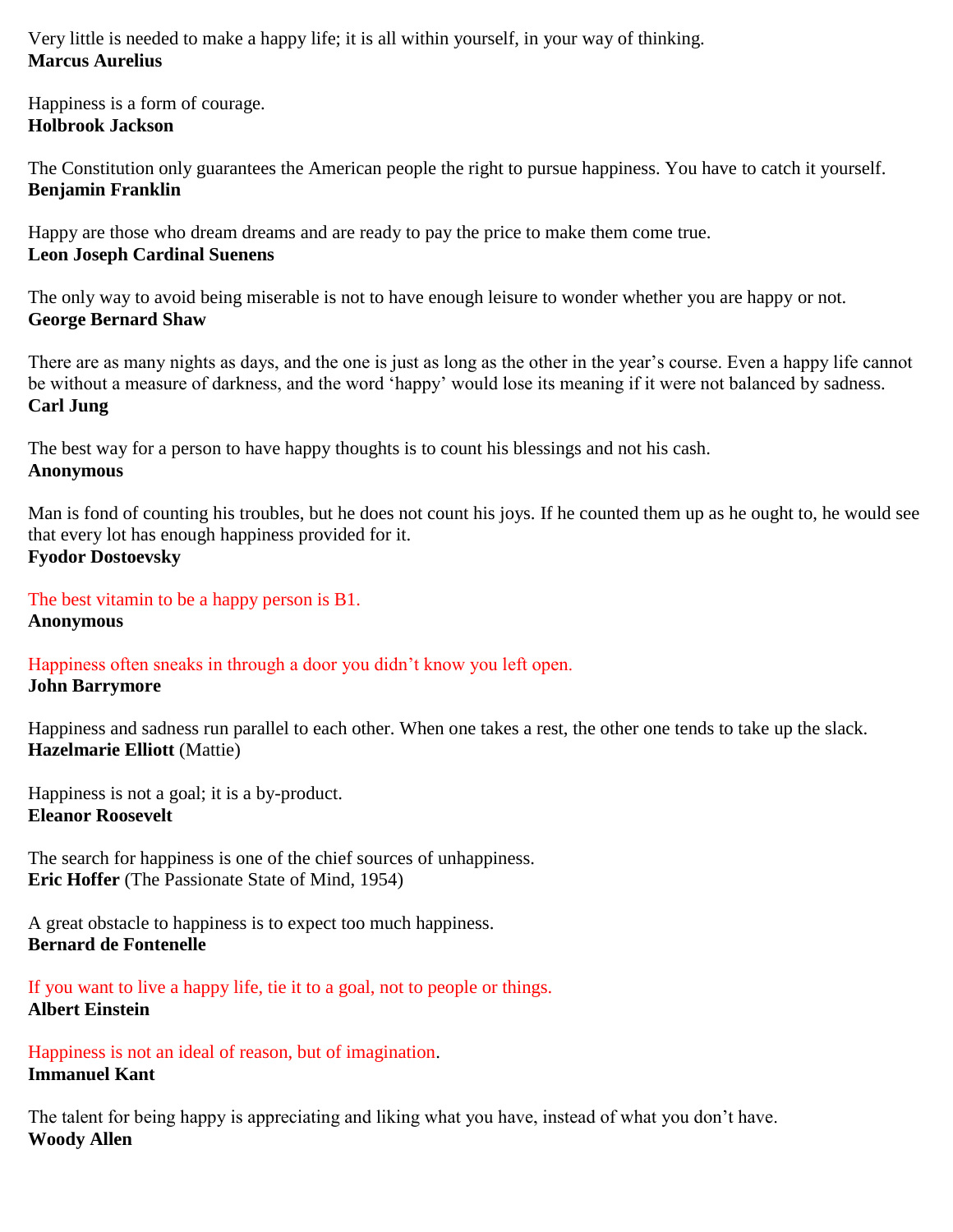Happiness held is the seed; happiness shared is the flower. **Anonymous**

Man must search for what is right, and let happiness come on its own. **Johann Pestalozzi**

We tend to forget that happiness doesn't come as a result of getting something we don't have, but rather of recognizing and appreciating what we do have. **Frederick Keonig**

The supreme happiness of life is the conviction that we are loved. **Victor Hugo**

If you are not happy here and now, you never will be. **Taisen Deshimaru**

He alone is great and happy who requires neither to command nor to obey in order to secure his being of some importance in this world. **Johann Wolfgang von Goethe**

To be happy, we must not be too concerned with others. **Albert Camus** (The Fall, 1956)

Happiness always looks small while you hold it in your hands, but let it go, and you learn at once how big and precious it is.

#### **Maxim Gorky**

Three grand essentials to happiness in this life are something to do, something to love, and something to hope for. **Joseph Addison**

If there were in the world today any large number of people who desired their own happiness more than they desired the unhappiness of others, we could have a paradise in a few years. **Bertrand Russell**

If you want to be happy, be. **Leo Nikolaevich Tolstoy**

Even if happiness forgets you a little bit, never completely forget about it. **Jacques Prévert**

The best way to cheer yourself up is to try to cheer somebody else up. **Mark Twain**

If only we'd stop trying to be happy we could have a pretty good time. **Edith Wharton**

A man is happy so long as he chooses to be happy. **Alexander Solzhenitsyn**

Nobody really cares if you're miserable, so you might as well be happy. **Cynthia Nelms**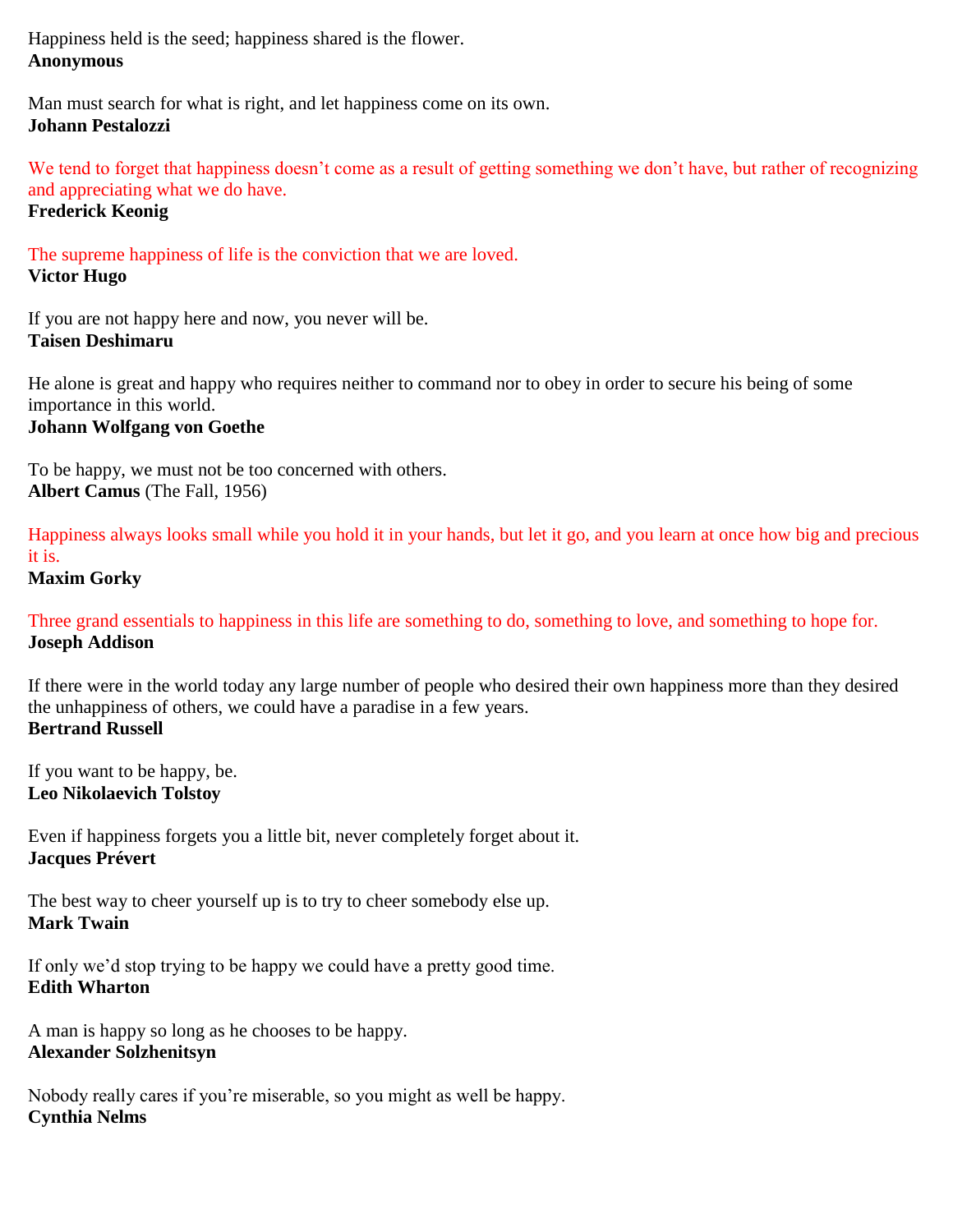Happiness is never stopping to think if you are. **Palmer Sondreal**

We are no longer happy so soon as we wish to be happier. **Walter Savage Landor**

A truly happy person is one who can enjoy the scenery while on a detour. **Anonymous**

The art of being happy lies in the power of extracting happiness from common things. **Henry Ward Beecher**

The reason people find it so hard to be happy is that they always see the past better than it was, the present worse than it is, and the future less resolved than it will be. **Marcel Pagnol**

Happiness is excitement that has found a settling down place. But there is always a little corner that keeps flapping around.

**E.L. Konigsburg**

A day without laughter is a day wasted. **Charlie Chaplin**

The foolish man seeks happiness in the distance; the wise grows it under his feet. **James Openheim**

It's pretty hard to tell what does bring happiness. Poverty and wealth have both failed. **Frank McKinney** (Kin Hubbard)

Indeed, man wishes to be happy even when he so lives as to make happiness impossible. **St. Augustine**

Be happy. It's one way of being wise. **Colette**

Happy is he who learns to bear what he cannot change! **J. C. F. von Schiller**

Most folks are about as happy as they make up their minds to be. **Abraham Lincoln**

Happiness is a by-product of an effort to make someone else happy. **Gretta Brooker Palmer**

We must laugh before we are happy, for fear of dying without having laughed at all. **Jean de La Bruyere**

If you want others to be happy, practice compassion. If you want to be happy, practice compassion. **Dalai Lama**

Happiness is always a by-product. It is probably a matter of temperament, and for anything I know it may be glandular. But it is not something that can be demanded from life, and if you are not happy you had better stop worrying about it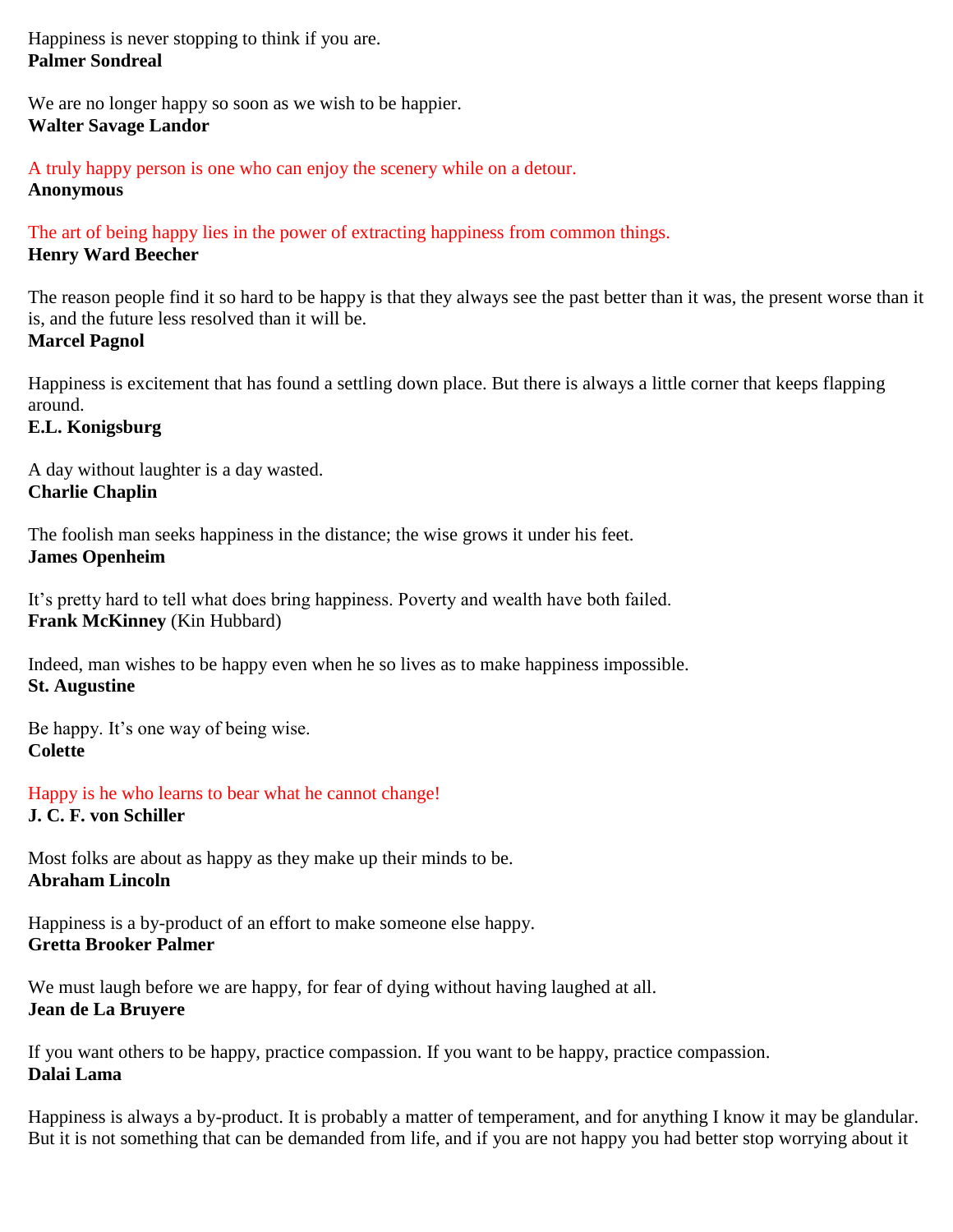and see what treasures you can pluck from your own brand of unhappiness. **Robertson Davies**

It's never too late to have a happy childhood. **Berke Breathed**

When we are happy we are always good, but when we are good we are not always happy. **Oscar Wilde**

Happiness is like a butterfly which, when pursued, is always beyond our grasp, but, if you will sit down quietly, may alight upon you.

# **Nathaniel Hawthorne**

Whoever is happy will make others happy, too. **Anne Frank**

Happiness is what happens to us when we try to make someone else happy. **Anonymous**

The best way to make children good is to make them happy. **Oscar Wilde**

#### One joy scatters a hundred griefs. **Chinese Proverb**

Act happy, feel happy, be happy, without a reason in the world. Then you can love, and do what you will. **Dan Millman**

A man's as miserable or happy as he thinks he is. **Seneca**

To be happy, make other people happy. **W. Clement Stone**

Happiness? That's nothing more than health and a poor memory. **Albert Schweitzer**

Happiness is good health and a bad memory. **Ingrid Bergman**

Happiness is the soundtrack of my life. **Grey Livingston**

The happiness which is lacking makes one think even the happiness one has unbearable. **Joseph Roux**

Happiness is when what you think, what you say, and what you do are in harmony. **Mahatma Gandhi**

It isn't what you have, or who you are, or where you are, or what you are doing that makes you happy or unhappy. It is what you think about. **Dale Carnegie**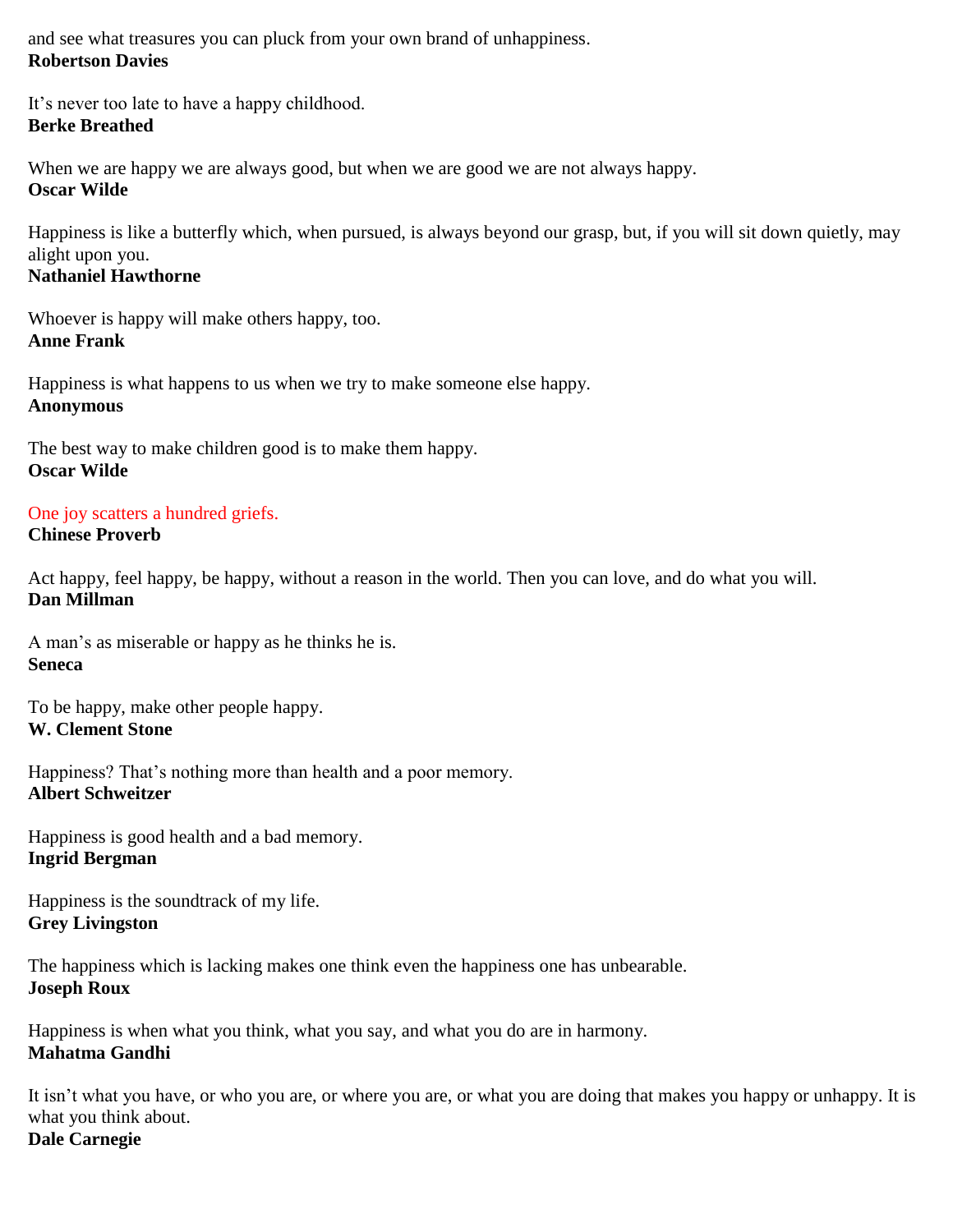Shared joy is a double joy; shared sorrow is half sorrow. **Swedish proverb**

It is wrong to assume that men of immense wealth are always happy. **John D. Rockefeller**

They say a person needs just three things to be truly happy in this world: someone to love, something to do, and something to hope for. **Tom Bodett**

There is no cosmetic for beauty like happiness. **Lady Blessington**

When neither their property nor their honor is touched, the majority of men live content. ~Niccolo **Machiavelli** 

One of the sanest, surest, and most generous joys of life comes from being happy over the good fortune of others. **Robert A. Heinlein**

If you want happiness for an hour — take a nap. If you want happiness for a day  $-$  go fishing. If you want happiness for a month — get married. If you want happiness for a year — inherit a fortune. If you want happiness for a lifetime — help someone else. **Chinese proverb**

A laugh is the shortest distance between two people. **Anonymous**

There can be no happiness if the things we believe in are different from the things we do. **Freya Stark**

There is no happiness for people at the expense of other people. **Anwar El-Sadat**

Act as if you were already happy and that will tend to make you happy. **Dale Carnegie**

Happiness is like a kiss. You must share it to enjoy it. **Bernard Meltzer**

True happiness consists in making others happy. **Hindu proverb**

Happiness is the feeling you're feeling when you want to keep feeling it. **Anonymous**

You will never be happy if you continue to search for what happiness consists of. You will never live if you are looking for the meaning of life. **Albert Camus**

# You will never be happier than you expect. To change your happiness, change your expectation. **Bette Davis**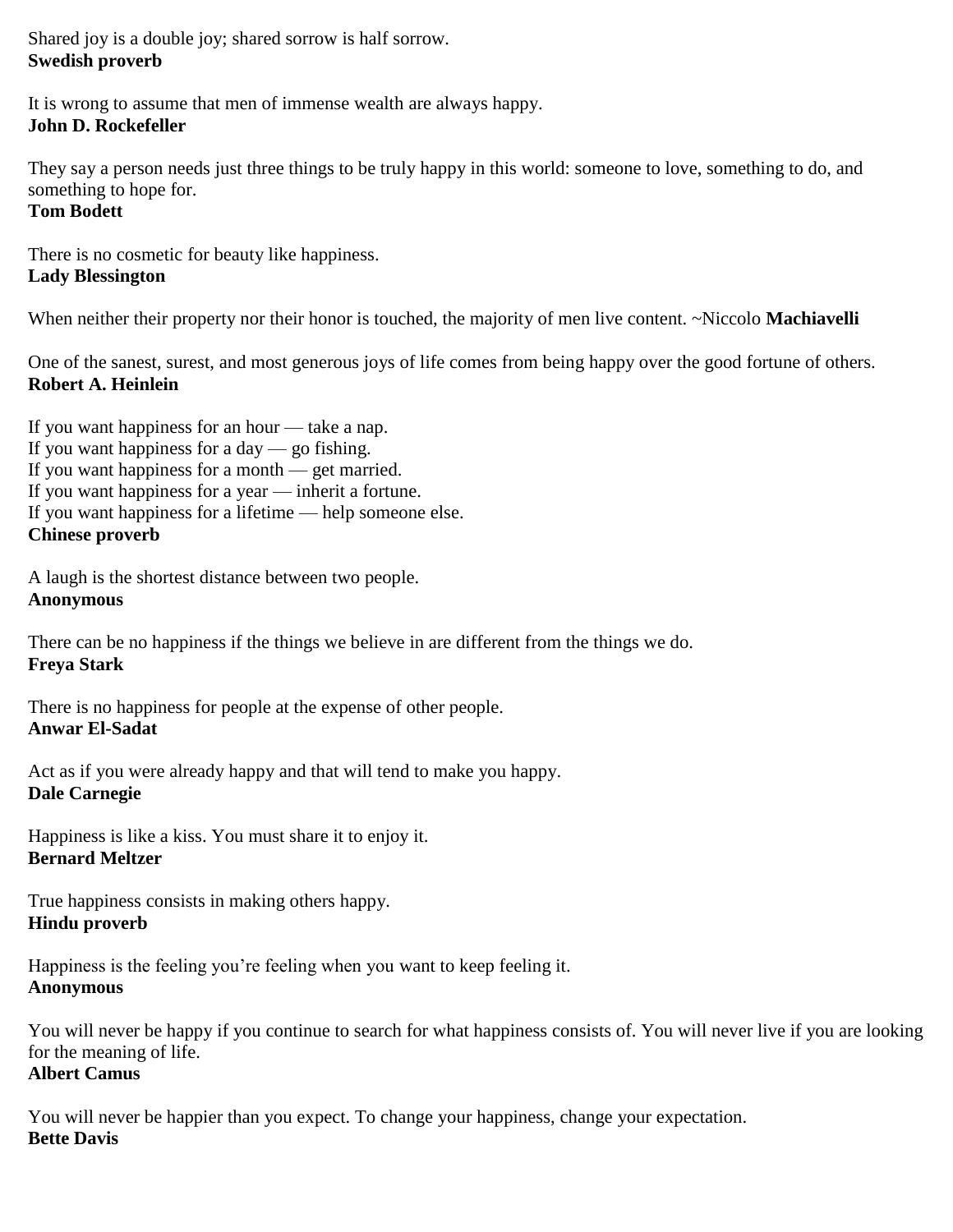When you're really happy, the birds chirp and the sun shines even on cold dark winter nights – and flowers will bloom on a barren land.

# **Grey Livingston**

Some pursue happiness, others create it. **Anonymous**

A kind heart is a fountain of gladness, making everything in its vicinity freshen into smiles.

# **Anonymous**

In order to have great happiness you have to have great pain and unhappiness – otherwise how would you know when you're happy? **Leslie Caron**

The happy and efficient people in this world are those who accept trouble as a normal detail of human life and resolve to capitalize it when it comes along.

# **H. Bertram Lewis**

We are never so happy, nor so unhappy, as we suppose ourselves to be. **La Rochefoucauld**

The worst part of success is to try finding someone who is happy for you. **Bette Midler**

A smile is a curved line that sets things straight. **Anonymous**

You must try to generate happiness within yourself. If you aren't happy in one place, chances are you won't be happy anyplace.

# **Ernie Banks**

Money doesn't make you happy. I now have \$50 million but I was just as happy when I had \$48 million. **Arnold Schwarzenegger**

Happiness is the resultant of the relative strengths of positive and negative feelings rather than an absolute amount of one or the other.

# **Norman Bradburn**

Happiness grows at our own firesides, and is not to be picked in strangers' gardens. **Douglas Jerrold**

Happiness is a direction, not a place. **Sydney J. Harris**

Even if we can't be happy, we must always be cheerful. **Irving Kristol**

You know it's love when all you want is that person to be happy, even if you're not part of their happiness. **Julia Roberts**

People don't notice whether it's winter or summer when they're happy. **Anton Chekhov**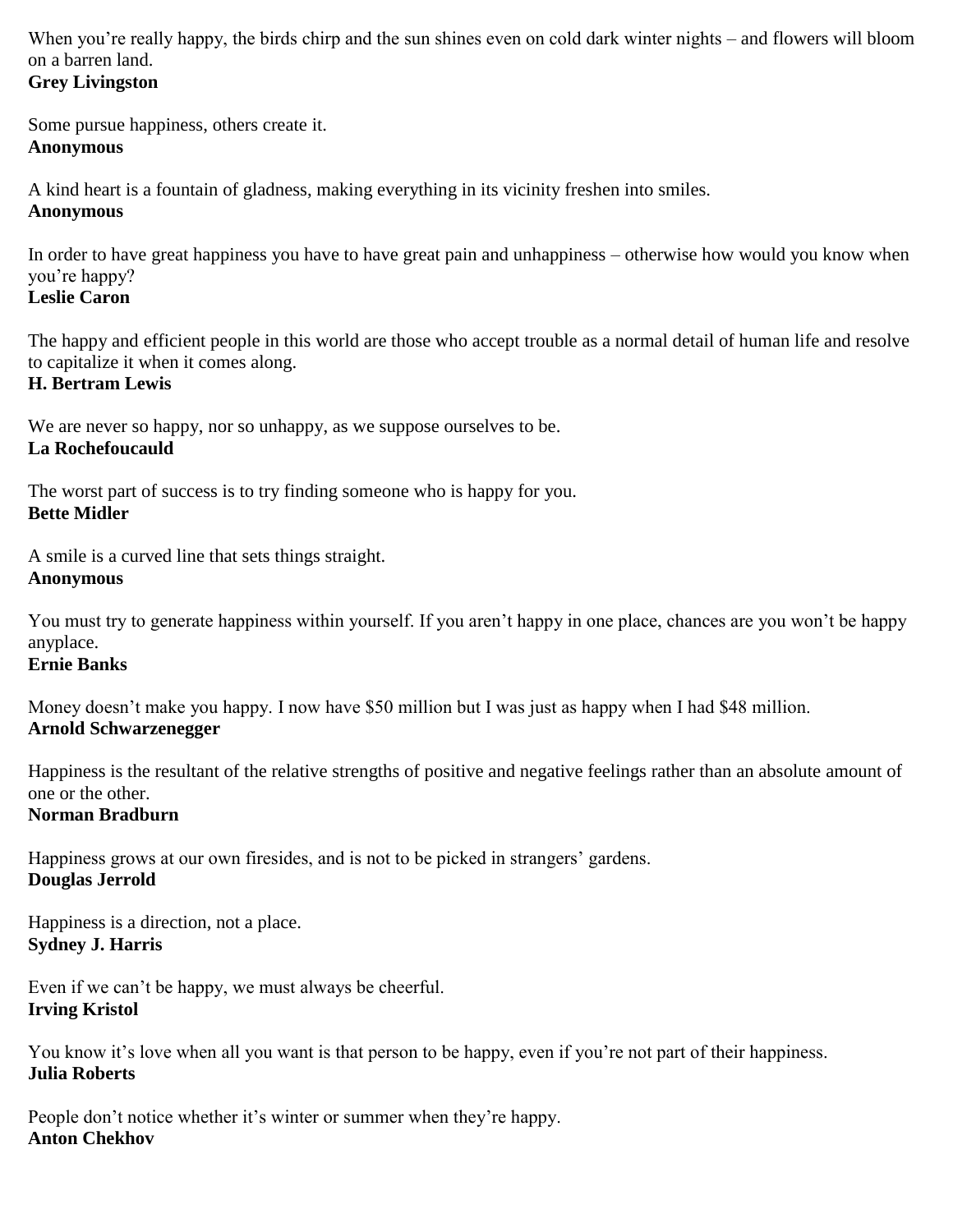A happy life consists in tranquility of mind. **Cicero**

You cannot always have happiness, but you can always give happiness. **Anonymous**

Now and then it's good to pause in our pursuit of happiness and just be happy. **Guilaume Apollinaire**

The fact is always obvious much too late, but the most singular difference between happiness and joy is that happiness is a solid and joy a liquid.

# **J.D. Salinger**

Unhappiness is not knowing what we want and killing ourselves to get it. **Don Herold**

The happy man is he who knows his limitations, yet bows to no false gods. **Robert Service**

We all live with the objective of being happy; our lives are all different and yet the same. **Anne Frank**

Happiness is a function of accepting what is. **Werner Erhard**

Happiness is the interval between periods of unhappiness. **Don Marquis**

It is the working man who is the happy man. It is the idle man who is the miserable man. **Benjamin Franklin**

Happy is the man who can do only one thing: in doing it, he fulfills his destiny. **Joseph Joubert**

Happy is the man who ventures boldly to defend what he holds dear. **Ovid**

On the whole, the happiest people seem to be those who have no particular cause for being happy except that they are so.

#### **William R. Inge**

Happiness is a conscious choice, not an automatic response. **Mildred Barthel**

I give thanks for the joy and happiness in life and trust that God does indeed want me to be happy. **Marty Varnadoe Dow**

The true way to render ourselves happy is to love our work and find in it our pleasure. **Francoise de Motteville**

No society can surely be flourishing and happy, of which the far greater part of the members are poor and miserable. **Adam Smith**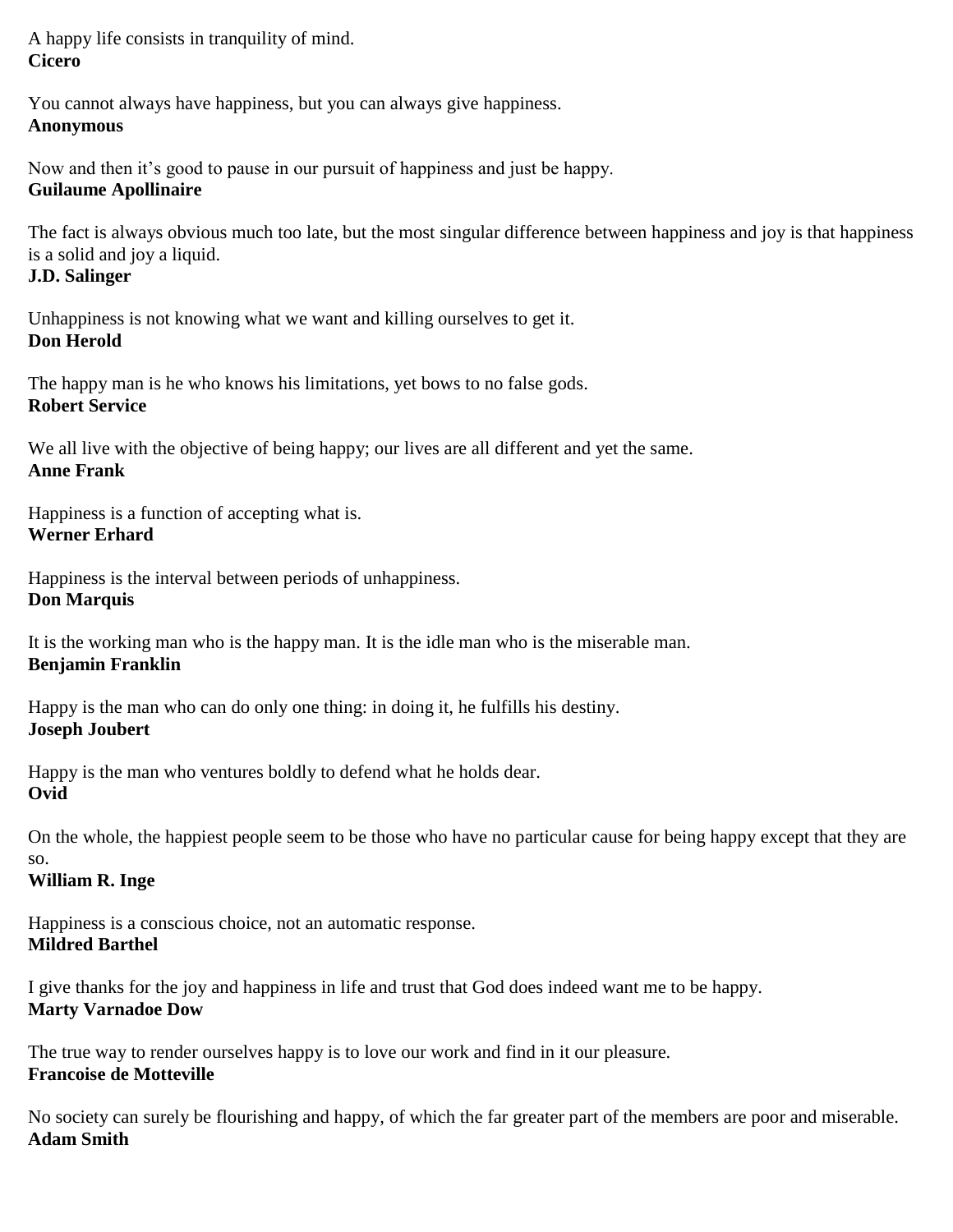Most people would rather be certain they're miserable, than risk being happy. **Robert Anthony**

Happiness is contagious…when you reflect happiness, then all others around you catch the happy bug and are happy, too.

# **Jennifer Leese**

Happiness is the only good. The time to be happy is now. The place to be happy is here. The way to be happy is to make others so.

# **Robert G. Ingersoll**

To be happy with a man you must understand him a lot and love him a little. To be happy with a woman you must love her a lot and not try to understand her at all.

# **Helen Rowland**

Believe in yourself! Have faith in your abilities! Without a humble but reasonable confidence in your own powers you cannot be successful or happy.

#### **Norman Vincent Peale**

Happiness does not come from doing easy work but from the afterglow of satisfaction that comes after the achievement of a difficult task that demanded our best. **Theodore I. Rubin**

Happiness pulses with every beat of my heart. **Emily Logan Decens**

If you ever find happiness by hunting for it, you will find it, as the old woman did her lost spectacles, safe on her own nose all the time.

# **Josh Billings**

If you observe a really happy man you will find him building a boat, writing a symphony, educating his son, growing double dahlias in his garden, or looking for dinosaur eggs in the Gobi desert. He will not be searching for happiness as if it were a collar button that has rolled under the radiator. He will not be striving for it as a goal in itself. He will have become aware that he is happy in the course of living life twenty-four crowded hours of the day. **W. Beran Wolfe**

I hate being happy. It pisses me off. Because I know if I try to grab it, it will slip away, like one of those goddamn water snakes. And I hate just looking. I always try to grab. **D.H. Mondfleur**

Real happiness is cheap enough, yet how dearly we pay for its counterfeit. **Hosea Ballou**

Most of us believe in trying to make other people happy only if they can be happy in ways which we approve. **Robert S. Lynd**

Happiness is like a cat, If you try to coax it or call it, it will avoid you; it will never come. But if you pay not attention to it and go about your business, you'll find it rubbing against your legs and jumping into your lap. **William Bennett**

Happiness is not being pained in body or troubled in mind. **Thomas Jefferson**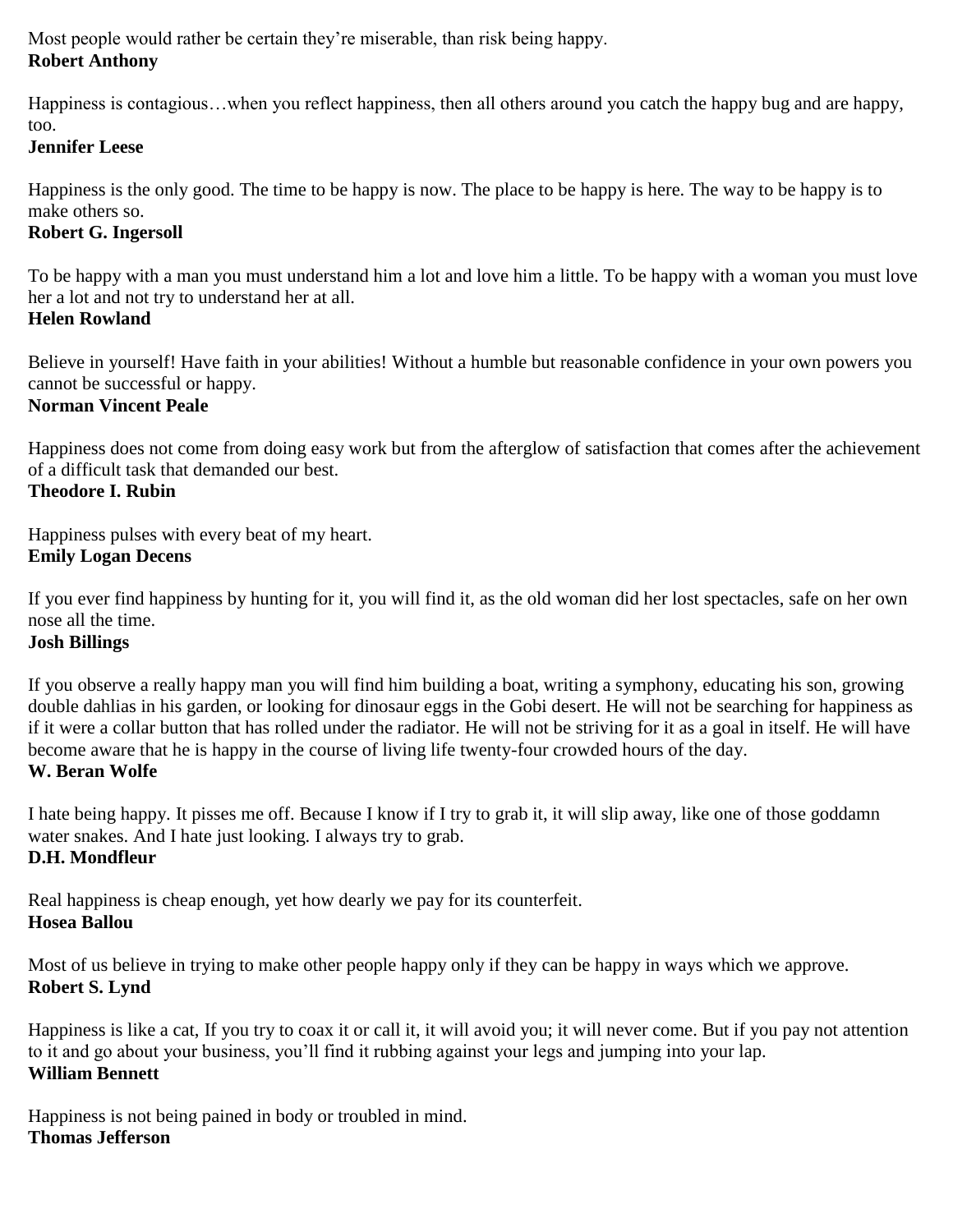A happy life is one which is in accordance with its own nature. **Marcus Annaeus Seneca**

No one is happy all his life long. **Euripides**

To be happy we must not be too concerned with others. **Albert Camus**

Most people are about as happy as they make up their minds to be. **Abraham Lincoln**

Learn to be calm and you will always be happy. **Paramhansa Yogananda**

The happy have whole days, and those they choose. The unhappy have but hours, and those they lose. **Colley Cibber**

Happiness is liberty from everything that makes us unhappy. **Vernon Howard**

The pursuit of happiness is a most ridiculous phrase: if you pursue happiness you'll never find it. **C.P. Snow**

I, not events, have the power to make me happy or unhappy today. I can choose which it shall be. Yesterday is dead, tomorrow hasn't arrived yet. I have just one day, today, and I'm going to be happy in it. **Groucho Marx**

The most happy man is he who knows how to bring into relation the end and beginning of his life. **Johann Wolfgang von Goethe**

Happiness is a matter of one's most ordinary and everyday mode of consciousness being busy and lively and unconcerned with self. **Iris Murdoch**

Men can only be happy when they do not assume that the object of life is happiness. **George Orwell**

Happiness adds and multiplies, as we divide it with others. **A. Nielsen**

Happiness is something you get as a by-product in the process of making something else. **Aldous Huxley**

I have learned to seek my happiness by limiting my desires, rather than in attempting to satisfy them. **John Stuart Mill**

When one door of happiness closes, another opens; but often we look so long at the closed door that we do not see the one which has opened for us

# **Helen Keller**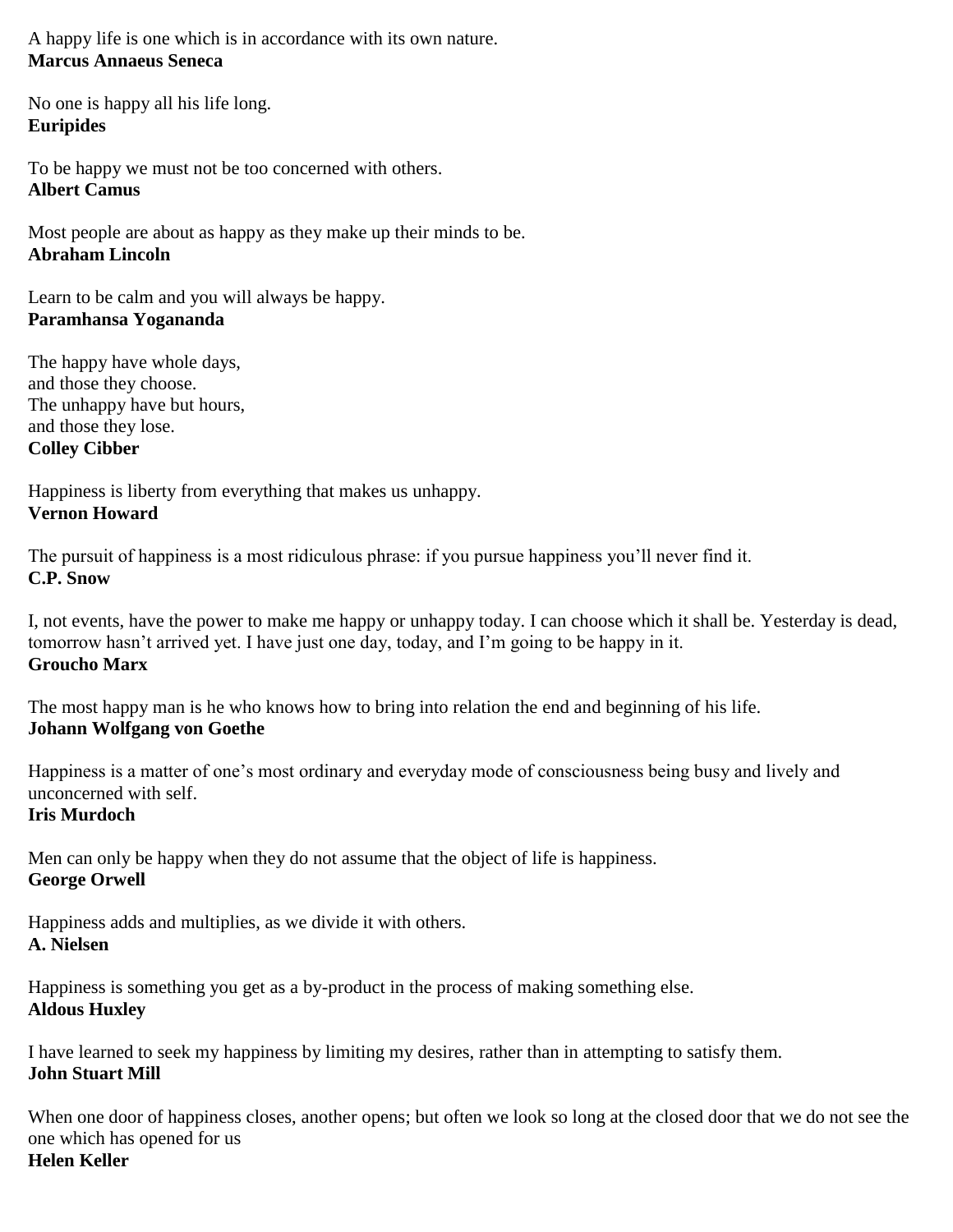Neither wealth or greatness render us happy. **Jean de La Fontaine**

Being happy doesn't mean everything is perfect. It means you have decided to look beyond the imperfections. **Anonymous**

To be truly happy and contented, you must let go of what it means to be happy or content. **Confucius**

Happy is the hearing man; unhappy the speaking man. **Ralph Waldo Emerson**

A happy person is not a person in a certain set of circumstances, but rather a person with a certain set of attitudes. **Hugh Downs**

It is not how much we have, but how much we enjoy, that makes happiness. **Charles Spurgeon**

When a man has lost all happiness, he's not alive. Call him a breathing corpse. **Sophocles**

Happiness is a way station between too little and too much. **Channing Pollock**

One filled with joy preaches without preaching. **Mother Teresa**

If you search the world for happiness, you may find it in the end, for the world is round and will lead you back to your door.

#### **Robert Brault,**

My ambition is to be happy. **Penelope Cruz**

For every minute you are angry, you lose sixty seconds of happiness. **Anonymous**

Success is getting and achieving what you want. Happiness is wanting and being content with what you get. **Bernard Meltzer**

Happiness is not a state to arrive at, but a manner of traveling. **Margaret Lee Runbeck**

Happiness…it lies in the joy of achievement, in the thrill of creative effort. **Franklin D. Roosevelt**

Did you ever see an unhappy horse? Did you ever see a bird that has the blues? One reason why birds and horses are not unhappy is because they are not trying to impress other birds and horses. **Dale Carnegie**

If my heart can become pure and simple, like that of a child, I think there probably can be no greater happiness than this.

# **Kitaro Nishida**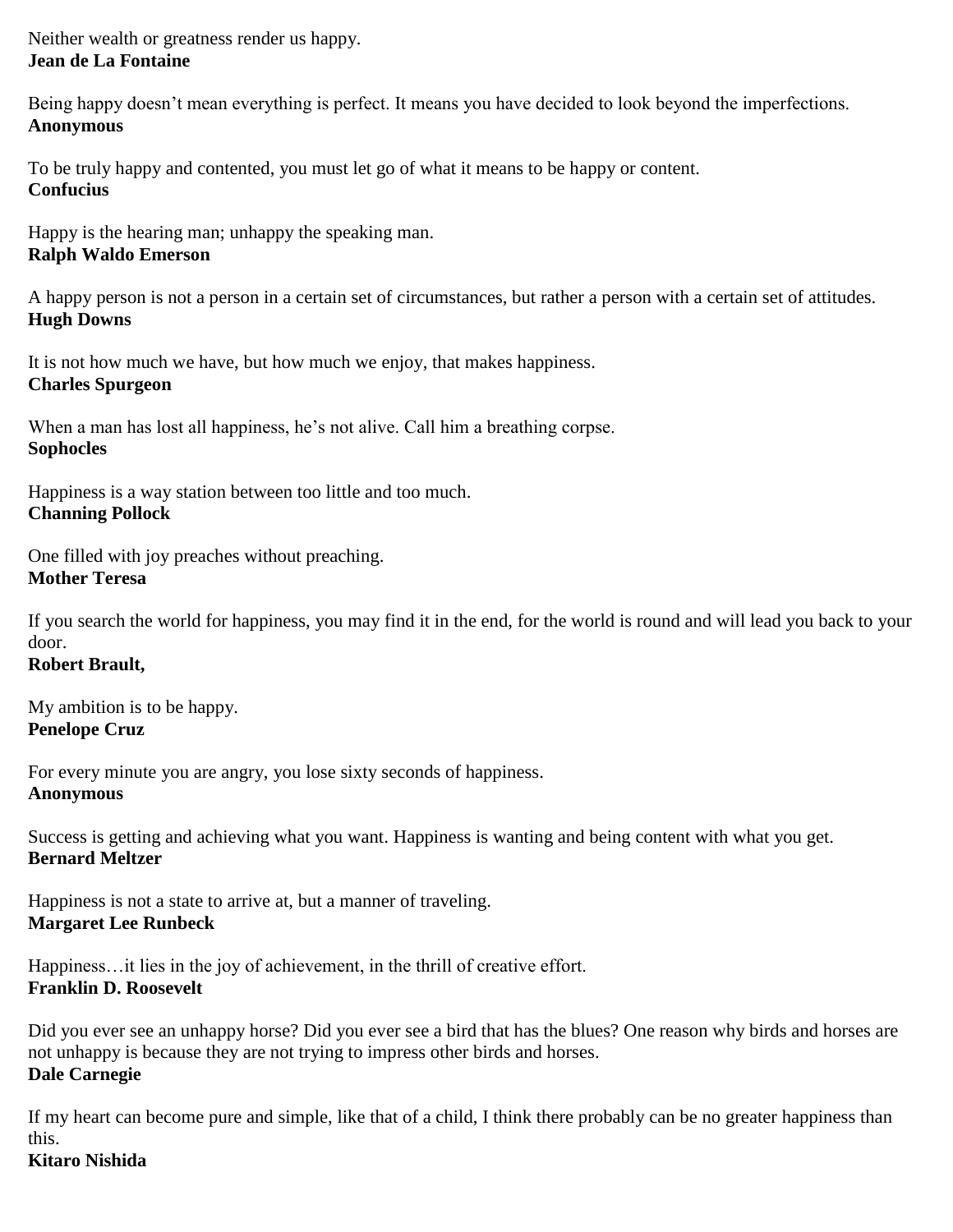Be happy while you're living, for you're a long time dead. **Scottish Proverb**

The best way to pay for a lovely moment is to enjoy it. **Richard Bach**

Happiness is the meaning and the purpose of life, the whole aim and end of human existence. **Aristotle**

I wish you all the joy that you can wish. **William Shakespeare**

A light heart lives long. **William Shakespeare**

Before we set our hearts too much on anything, let us examine how happy are those who already possess it. **François Duc de La Rochefoucauld**

Money never made a man happy yet, nor will it. There is nothing in its nature to produce happiness. The more a man has, the more he wants. Instead of filling a vacuum, it makes one. **Benjamin Franklin**

It is not easy to find happiness in ourselves and it is not possible to find it elsewhere. **Agnes Rippler**

Happiness is mostly a by-product of doing what makes us feel fulfilled. **Dr. Benjamin Spock**

The learned is happy, nature to explore, the fool is happy, that he knows no more. **Alexander Pope**

How can a woman be expected to be happy with a man who insists on treating her as if she were a perfectly normal human being.

# **Oscar Wilde**

Happiness for me is to know that my life has meaning and purpose, and that every day my life touches others in a positive way–whether to make them laugh or learn or both at once! **Deanna Mascle**

Happiness is man's greatest aim in life. Tranquility and rationality are the cornerstones of happiness. **Epicurus**

The greatest happiness you can have is knowing that you do not necessarily require happiness. **William Saroyan**

Sometimes your joy is the source of your smile, but sometimes your smile can be the source of your joy. **Thich Nhat Hanh**

There is a French proverb: To live happy, live hidden. Where can Brigitte Bardot hide? **Brigitte Bardot**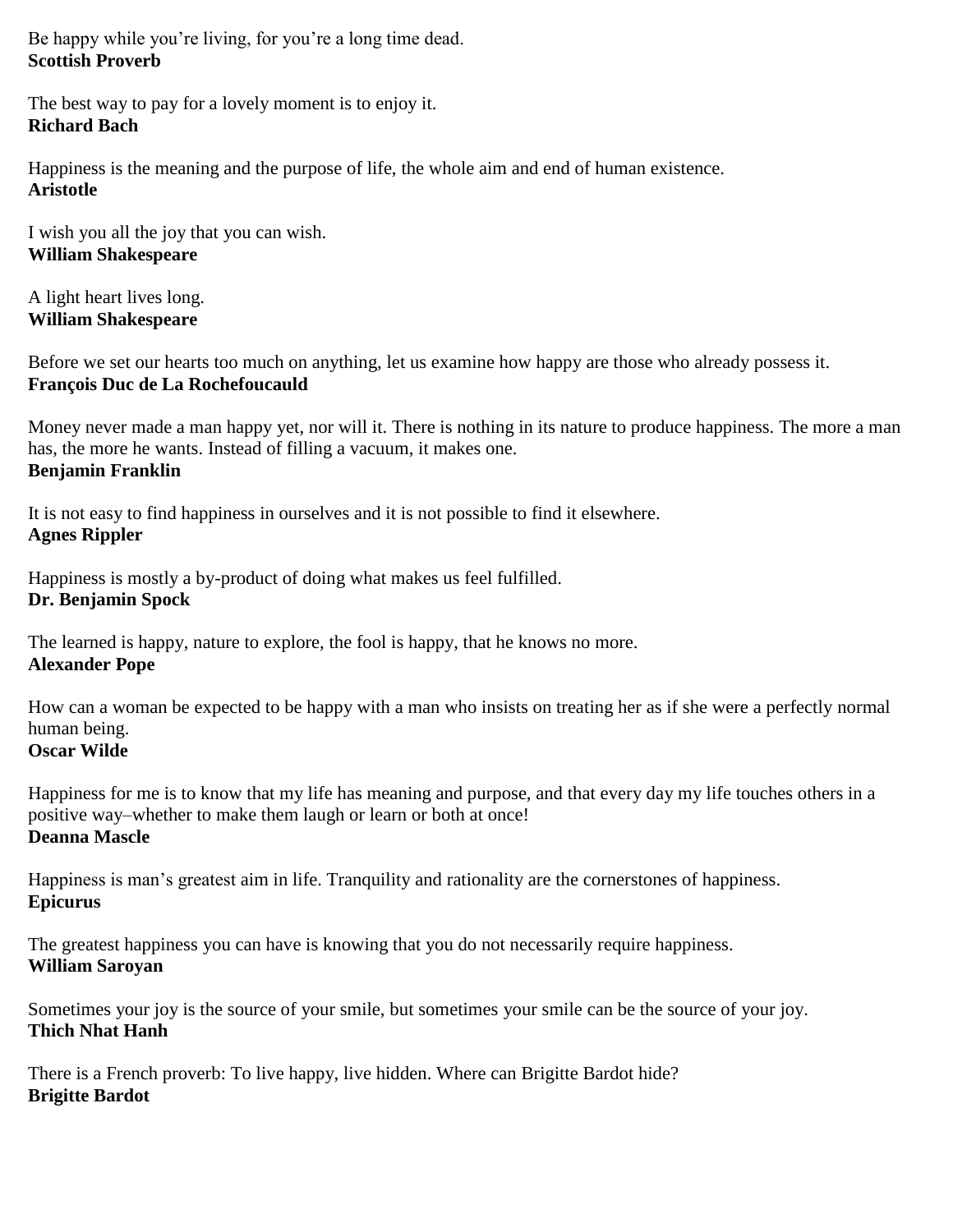There are two things to aim at in life: first, to get what you want; and after that, to enjoy it. Only the wisest of mankind achieve the second.

# **Logan Pearsall Smith**

To be perfectly happy it does not suffice to possess happiness, it is necessary to have deserved it. **Victor Hugo**

Happiness: an agreeable sensation arising from contemplating the misery of another. **Ambrose Bierce** (The Devil's Dictionary)

Happiness is the natural flower of duty. **Phillips Brooks**

Happiness is… usually attributed by adults to children, and by children to adults. **Thomas Szasz**

Better be happy than wise. **Anonymous**

Thousands of candles can be lighted from a single candle, And the life of the candle will not be shortened. Happiness never decreases by being shared.

### **Buddha**

A happy family is but an earlier heaven. **George Bernard Shaw**

The happiness of most people is not ruined by great catastrophes or fatal errors, but by the repetition of slowly destructive little things.

# **Ernest Dimnet**

Money won't make you happy… but everybody wants to find out for themselves. **Zig Ziglar**

The happiness of life is made up of minute fractions. The little soon forgotten charities of a kiss or a smile, a kind look, a heartfelt compliment, countless infinitesimal of pleasure and genial feelings **Samuel Taylor Coleridge**

The essence of philosophy is that a man should so live that his happiness shall depend as little as possible on external things.

# **Epictetus**

As a well-spent day brings happy sleep, so a life well spent brings happy death. **Leonardo da Vinci**

The miracle is not that we do this work, but that we are happy to do it. **Mother Teresa**

Some cause happiness wherever they go; others whenever they go. **Oscar Wilde**

We deem those happy who from the experience of life have learnt to bear its ills without being overcome by them. **Carl Jung**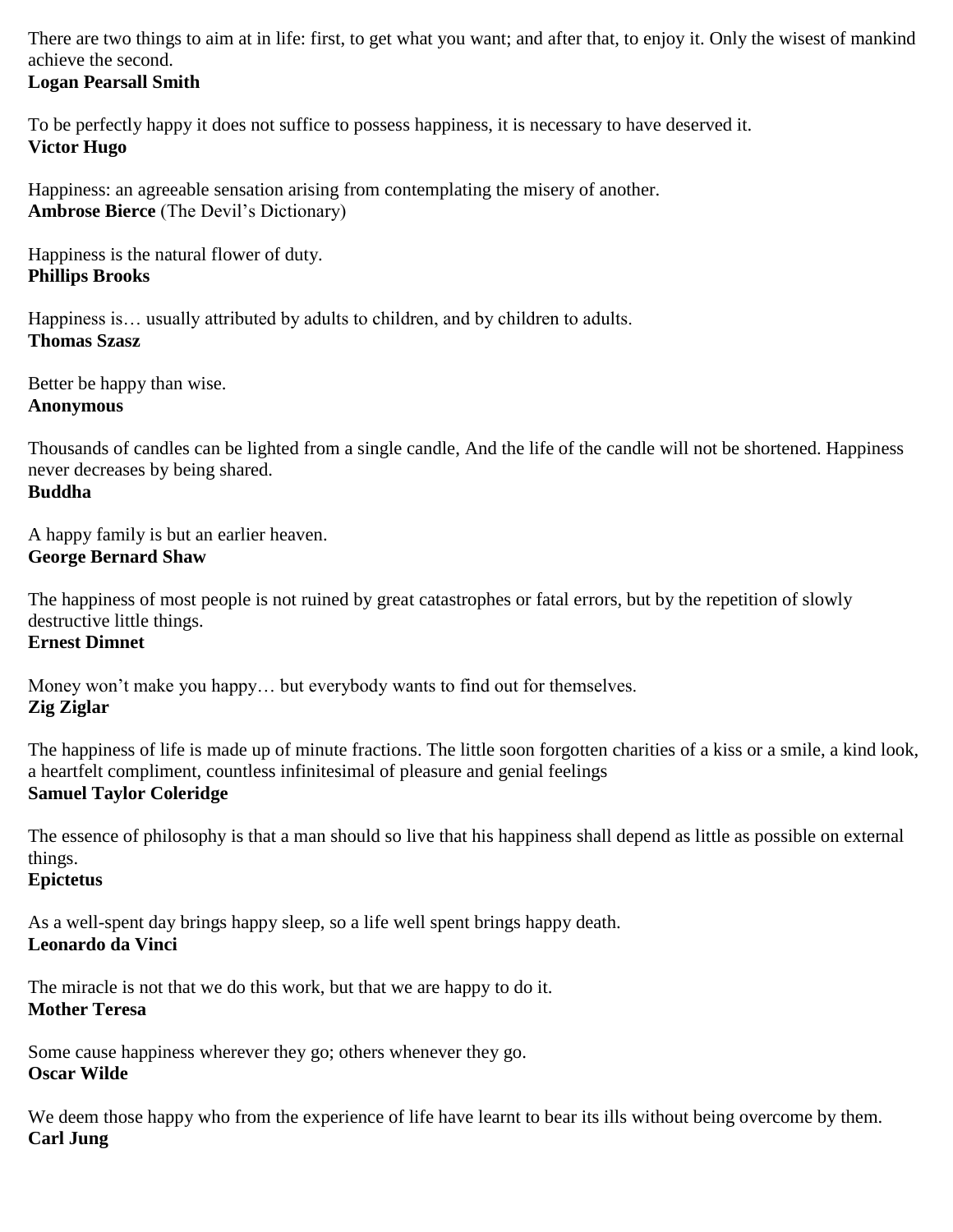Enjoy the present day, as distrusting that which is to follow. **Horace**

Your success and happiness lies in you. Resolve to keep happy, and your joy and you shall form an invincible host against difficulties.

# **Helen Keller**

Make happy those who are near, and those who are far will come. **Chinese proverb**

The human spirit needs to accomplish, to achieve, to triumph to be happy. **Ben Stein**

When someone does something good, applaud! You will make two people happy. **Samuel Goldwyn**

It is better that some should be unhappy rather than that none should be happy, which would be the case in a general state of equality. **Samuel Johnson**

Don't wait around for other people to be happy for you. Any happiness you get you've got to make yourself. **Alice Walker**

Is it not clear, however, that bliss and envy are the numerator and denominator of the fraction called happiness? **Yevgeny Zamyatin**

Happy people plan actions, they don't plan results. **Dennis Wholey**

Grief can take care of itself, but to get the full value of joy you must have somebody to divide it with. **Mark Twain**

Happy is the man who has broken the chains which hurt the mind, and has given up worrying once and for all. **Ovid**

The really happy people are those who have broken the chains of procrastination, those who find satisfaction in doing the job at hand. They're full of eagerness, zest, productivity. You can be, too. **Norman Vincent Peale**

Happy are those who dare courageously to defend what they love. **Ovid**

I'm going to smile and make you think I'm happy, I'm going to laugh, so you don't see me cry, I'm going to let you go in style, and even if it kills me- I'm going to smile. **Anonymous**

The summit of happiness is reached when a person is ready to be what he is. **Erasmus**

I am not sure that it is of the first importance that you should be happy. Many an unhappy man has been of deep service to himself and to the world. **Woodrow Wilson**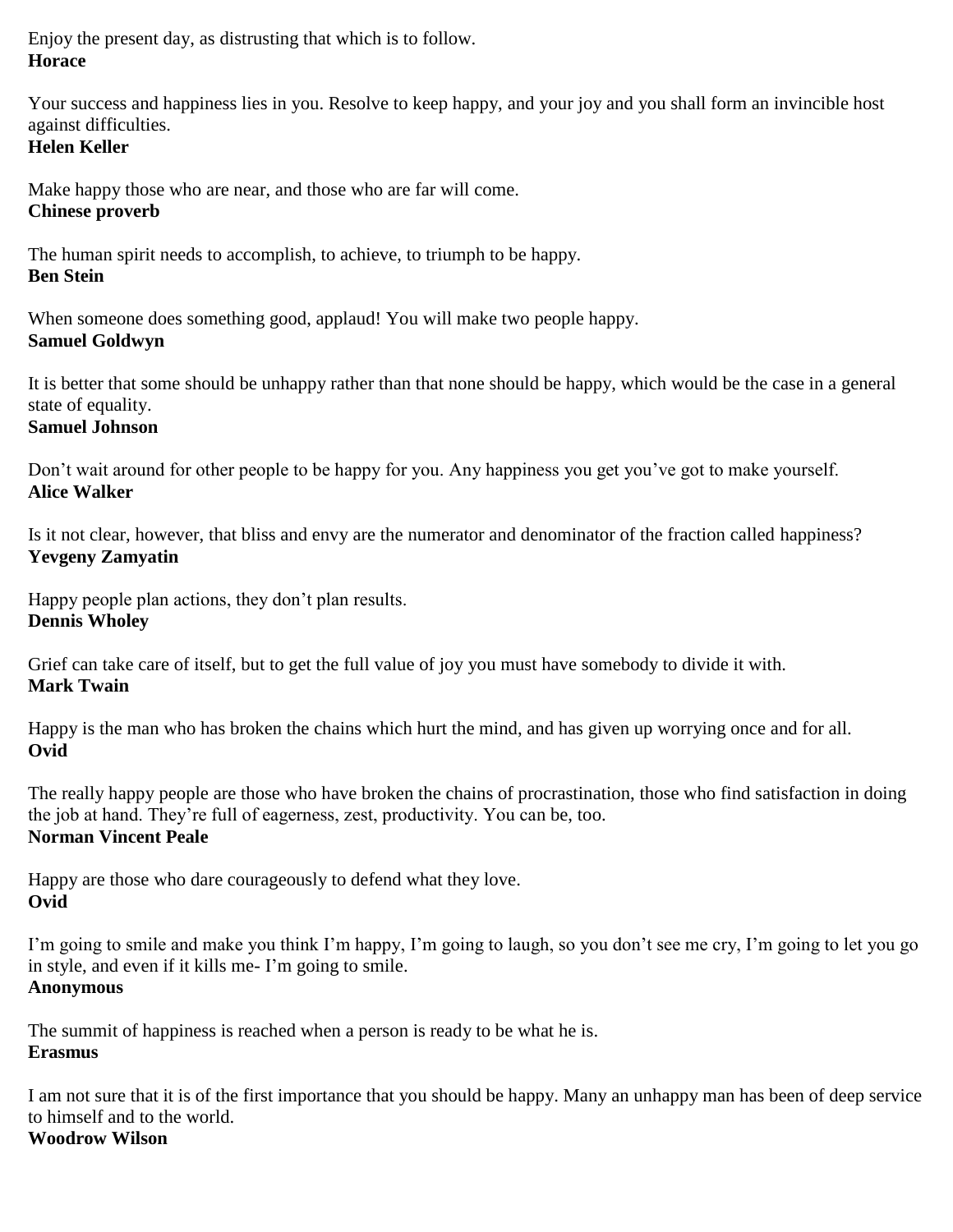Happy the man whose wish and care a few paternal acres bound, content to breathe his native air in his own ground. **Alexander Pope**

Just think how happy you would be if you lost everything you have right now, and then got it back again. **Frances Rodman**

A table, a chair, a bowl of fruit and a violin; what else does a man need to be happy? **Albert Einstein**

Happiness is not in having or being—it is in the doing. **Lillian Watson**

He who enjoys doing and enjoys what he has done is happy. **Johann Wolfgang von Goethe**

All we need to make us really happy is something to be enthusiastic about. **Charles Kingsley**

Experience praises the most happy the one who made the most people happy. **Karl Marx**

We don't laugh because we're happy – we're happy because we laugh. **William James**

The world is full of people looking for spectacular happiness while they snub contentment. **Doug Larson**

There is no duty we so much underrate as the duty of being happy. By being happy we sow anonymous benefits upon the world.

# **Robert Louis Stevenson**

Plenty of people miss their share of happiness, not because they never found it, but because they didn't stop to enjoy it. **William Feather**

True love doesn't have a happy ending, because true love never ends. Letting go is one way of saying I love you. **Anonymous**

Only when a man's life comes to its end in prosperity dare we pronounce him happy. **Aeschylus**

Alimony – the ransom that the happy pay to the devil. **H. L. Mencken**

So long as we can lose any happiness, we possess some. **Booth Tarkington**

Happiness is an inner state of well being. A state of well being enables you to profit from your highest: thoughts, wisdom, intelligence, common sense, emotions, health, and spiritual values in your life. **Lionel Ketchian**

Happy the man who has been able to learn the causes of things. **Virgil**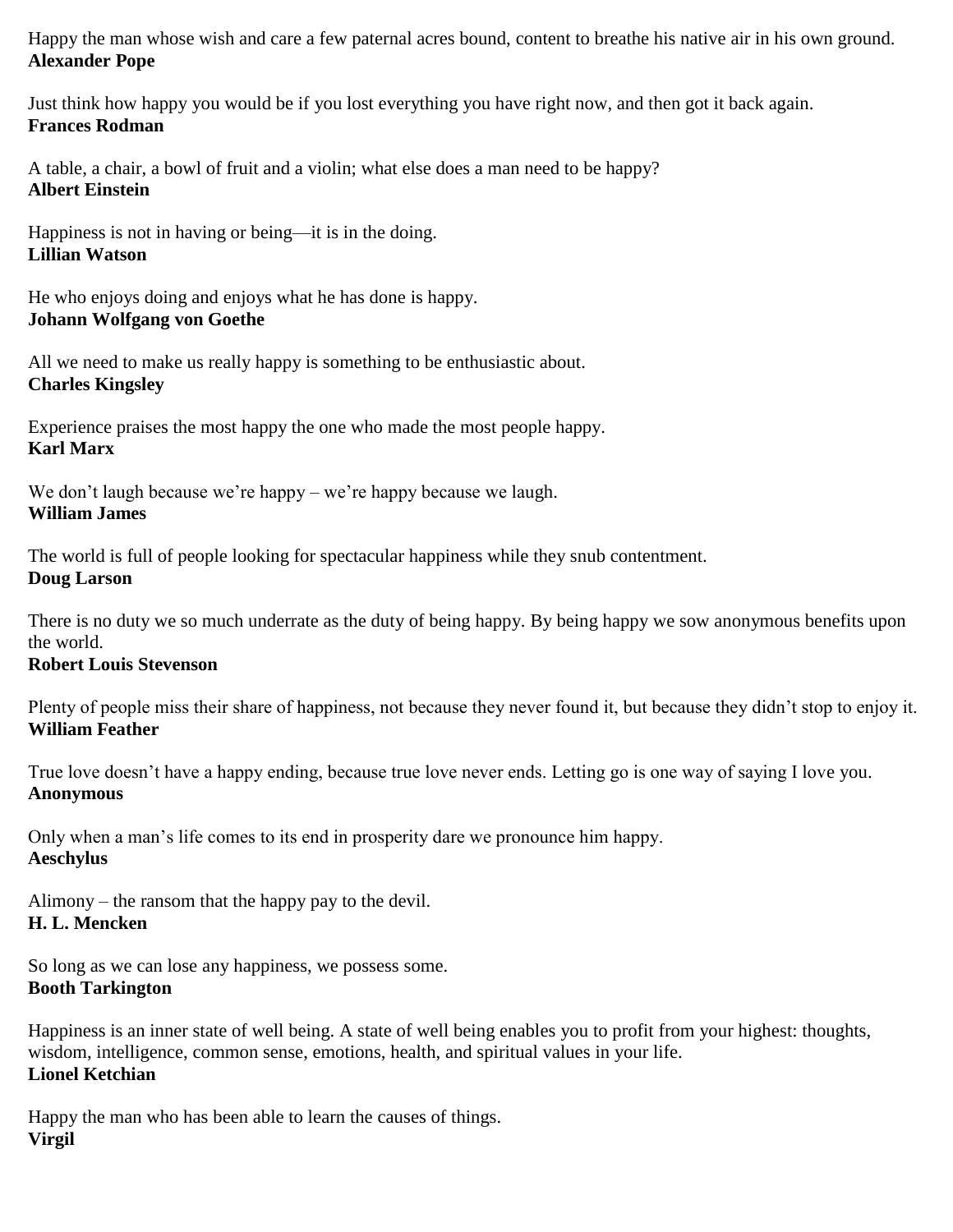Happiness is not something you postpone for the future; it is something you design for the present. **Jim Rohn**

You must love yourself before you love another. By accepting yourself and fully being what you are, your simple presence can make others happy.

# **Anonymous**

You can be right or you can be happy. **Gerald Jampolsky**

Happy is the man who can endure the highest and lowest fortune. He who has endured such vicissitudes with equanimity has deprived misfortune of its power. **Seneca**

I don't know what your destiny will be, but one thing I know: the only ones among you who will be really happy are those who will have sought and found how to serve. **Albert Schweitzer**

It is one of the most saddening things in life that, try as we may, we can never be certain of making people happy, whereas we can almost always be certain of making them unhappy.

# **Thomas Huxley**

Learn to enjoy every minute of your life. Be happy now. Don't wait for something outside of yourself to make you happy in the future. Think how really precious is the time you have to spend, whether it's at work or with your family. Every minute should be enjoyed and savored.

# **Earl Nightingale**

The poor wish to be rich, the rich wish to be happy, the single wish to be married, and the married wish to be dead. **Ann Landers**

Realize that true happiness lies within you. Waste no time and effort searching for peace and contentment and joy in the world outside. Remember that there is no happiness in having or in getting, but only in giving. Reach out. Share. Smile. Hug. Happiness is a perfume you cannot pour on others without getting a few drops on yourself. **Og Mandino**

Gather the crumbs of happiness and they will make you a loaf of contentment. **Anonymous**

Personally, I experience the greatest degree of pleasure in having contact with works of art. They furnish me with happy feelings of an intensity such as I cannot derive from other realms. **Albert Einstein**

They say it is better to be poor and happy than rich and miserable, but how about a compromise like moderately rich and just moody?

# **Princess Diana**

If our condition were truly happy, we would not seek diversion from it in order to make ourselves happy. **Blaise Pascal**

Happy is he that chastens himself. **Anonymous**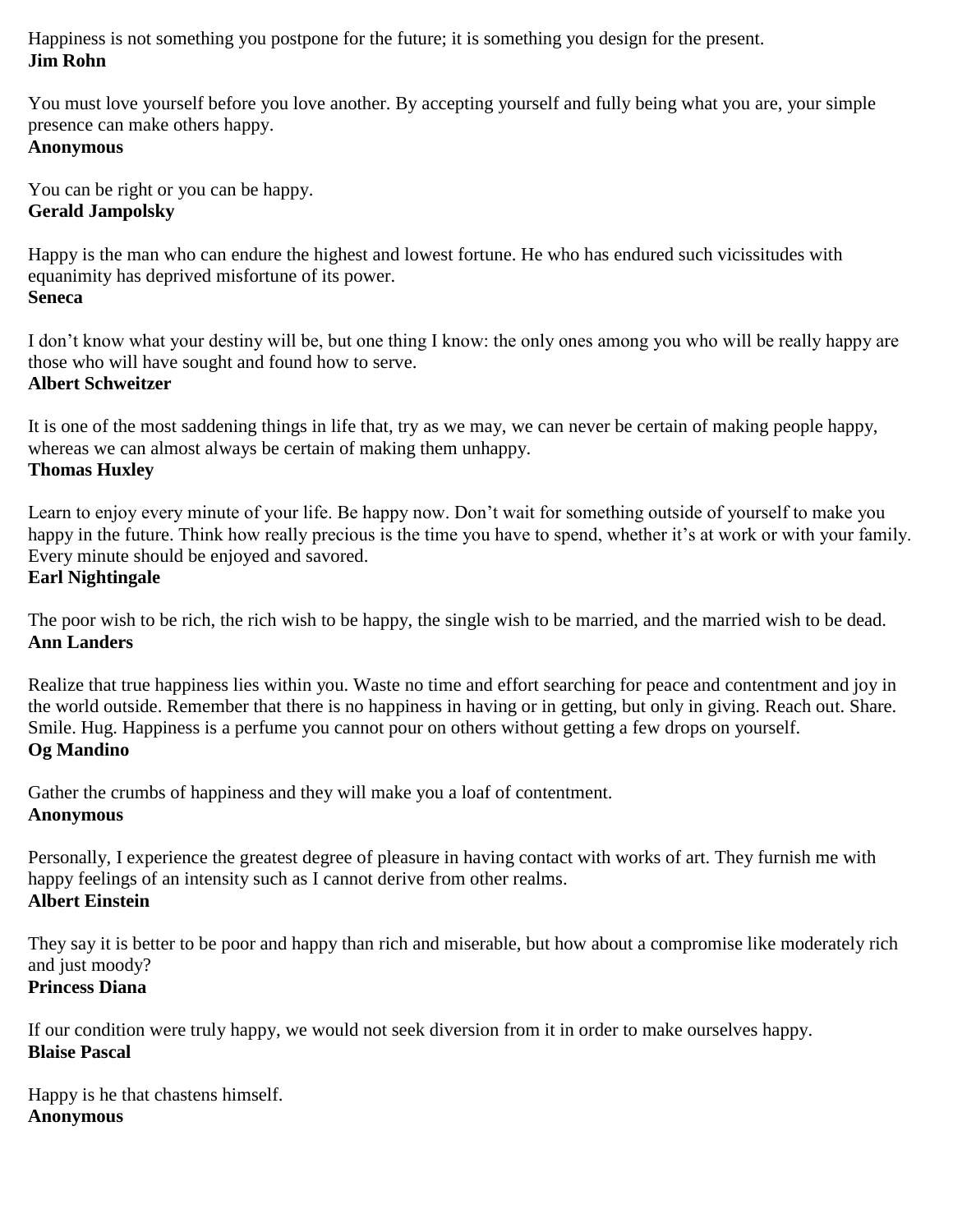A happy man is too satisfied with the present to dwell too much on the future. **Albert Einstein**

The important question is not, what will yield to man a few scattered pleasures, but what will render his life happy on the whole amount.

# **Joseph Addison**

All happy families resemble one another, each unhappy family is unhappy in its own way. **Leo Tolstoy**

Just as a cautious businessman avoids investing all his capital in one concern, so wisdom would probably admonish us also not to anticipate all our happiness from one quarter alone. **Sigmund Freud**

Happy the people whose annals are vacant. **Thomas Carlyle**

To be depressed is to be lonely; to have a friend is to be happy. **Anonymous**

I'm so happy to be rich, I'm willing to take all the consequences. **Howard Ahmanson**

No one can be happy who has been thrust outside the pale of truth. And there are two ways that one can be removed from this realm: by lying, or by being lied to.

# **Lucius Annaeus Seneca**

If thou wilt make a man happy, add not unto his riches but take away from his desires. **Epicurus**

Happy is the son whose faith in his mother remains unchallenged. **Louisa May Alcott**

The secret of a happy marriage remains a secret. **Henny Youngman**

Hope is itself a species of happiness, and, perhaps, the chief happiness which this world affords. **Samuel Johnson**

Noble deeds and hot baths are the best cures for depression. **Anonymous**

Were it not for imagination a man would be as happy in arms of a chambermaid as of a duchess. **Samuel Johnson**

I have diligently numbered the days of pure and genuine happiness which have fallen to my lot: they amount to fourteen.

# **Abd-El-Raham**

Many things can make you miserable for weeks; few can bring you a whole day of happiness. **Mignon McLaughlin** (The Neurotic's Notebook, 1960)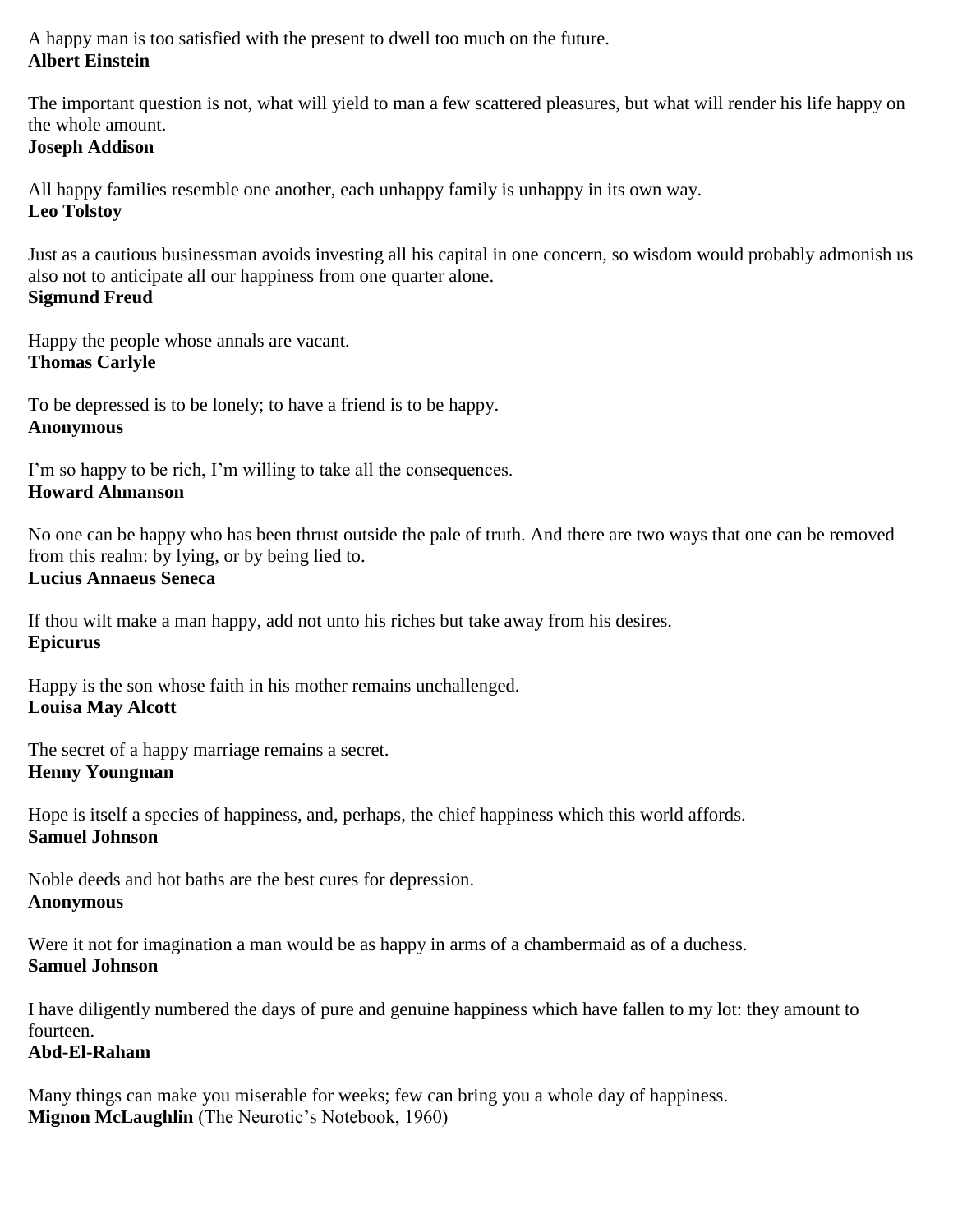If you paint in your mind a picture of bright and happy expectations, you put yourself into a condition conducive to your goal.

# **Norman Vincent Peale**

Ask yourself whether you are happy and you cease to be so. **John Stuart Mill**

Love is – seeking to make another person happy. **Anonymous**

Parents were invented to make children happy by giving them something to ignore. **Ogden Nash**

We have no more right to consume happiness without producing it than to consume wealth without producing it. **George Bernard Shaw**

In order that people may be happy in their work, these three things are needed: They must be fit for it. They must not do too much of it. And they must have a sense of success in it. **John Ruskin**

I've realized that being happy is a choice. You never want to rub anybody the wrong way or not be fun to be around, but you have to be happy. When I get logical and I don't trust my instincts – Thats when I get in trouble. **Angelina Jolie**

The greatest happiness of life is the conviction that we are loved – loved for ourselves, or rather, loved in spite of ourselves.

# **Victor Hugo**

Happiness is an attitude. We either make ourselves miserable, or happy and strong. The amount of work is the same. **Francesca Reigler**

It is strange what a contempt men have for the joys that are offered them freely. **Georges Duhamel**

Action may not always bring happiness, but there is no happiness without action. **Benjamin Disraeli**

What is the worth of anything, But for the happiness 'twill bring?" **Richard Owen Cambridge**

You need to learn to be happy by nature, because you'll seldom have the chance to be happy by circumstance. **Lavetta Sue Wegman**

If we only wanted to be happy, it would be easy; but we want to be happier than other people, and that is almost always difficult, since we think them happier than they are. **Charles de Montesquieu**

To be obliged to beg our daily happiness from others bespeaks a more lamentable poverty than that of him who begs his daily bread.

# **Charles Caleb Colton**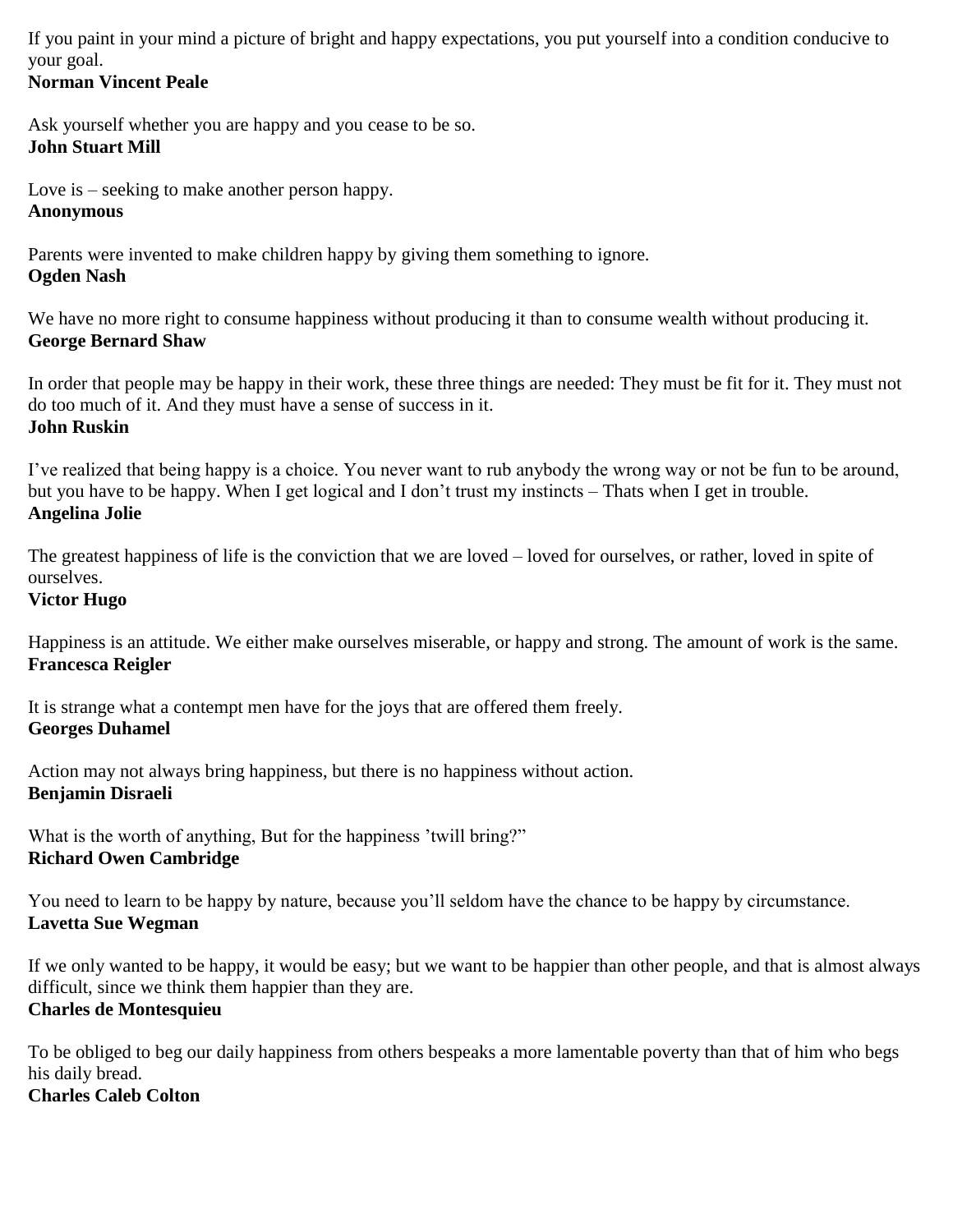Morality is not the doctrine of how we may make ourselves happy, but how we may make ourselves worthy of happiness.

# **Immanuel Kant**

By all means marry: If you get a good wife, you'll become happy; if you get a bad one, you'll become a philosopher. **Socrates**

There is no lonelier man in death, except the suicide, than that man who has lived many years with a good wife and then outlived her. If two people love each other there can be no happy end to it. **Ernest Hemingway**

I believe in the equality of man; and I believe that religious duties consist in doing justice, loving mercy, and endeavoring to make our fellow-creatures happy.

# **Thomas Paine**

He who is of calm and happy nature will hardly feel the pressure of age, but to him who is of an opposite disposition youth and age are equally a burden.

# **Plato**

Happiness is not achieved by the conscious pursuit of happiness.. it is generally the by-product of other activities. **Aldous Huxley**

People who are in a fortunate position always attribute virtue to what makes them so happy. **John Kenneth Galbraith**

Many persons have a wrong idea of what constitutes true happiness. It is not attained through self-gratification, but through fidelity to a worthy purpose. **Helen Keller**

At times in my life the only place I have been happy is when I am on stage. **Bob Dylan**

We must dare to be happy, and dare to confess it, regarding ourselves always as the depositories, not as the authors of our own job.

# **Henri Frederic Amiel**

Many people are extremely happy, but are absolutely worthless to society. **Charles Gow**

There are no great things, only small things with great love. Happy are those. **Mother Teresa**

Drink because you are happy, but never because you are miserable. **G. K. Chesterton**

I'm happy to be alive, I'm happy to be who I am. **Michael Jackson**

Enjoy the little things, for one day you may look back and realize they were the big things. **Robert Brault**

The greater part of our happiness or misery depends on our dispositions, and not our circumstances. **Martha Washington**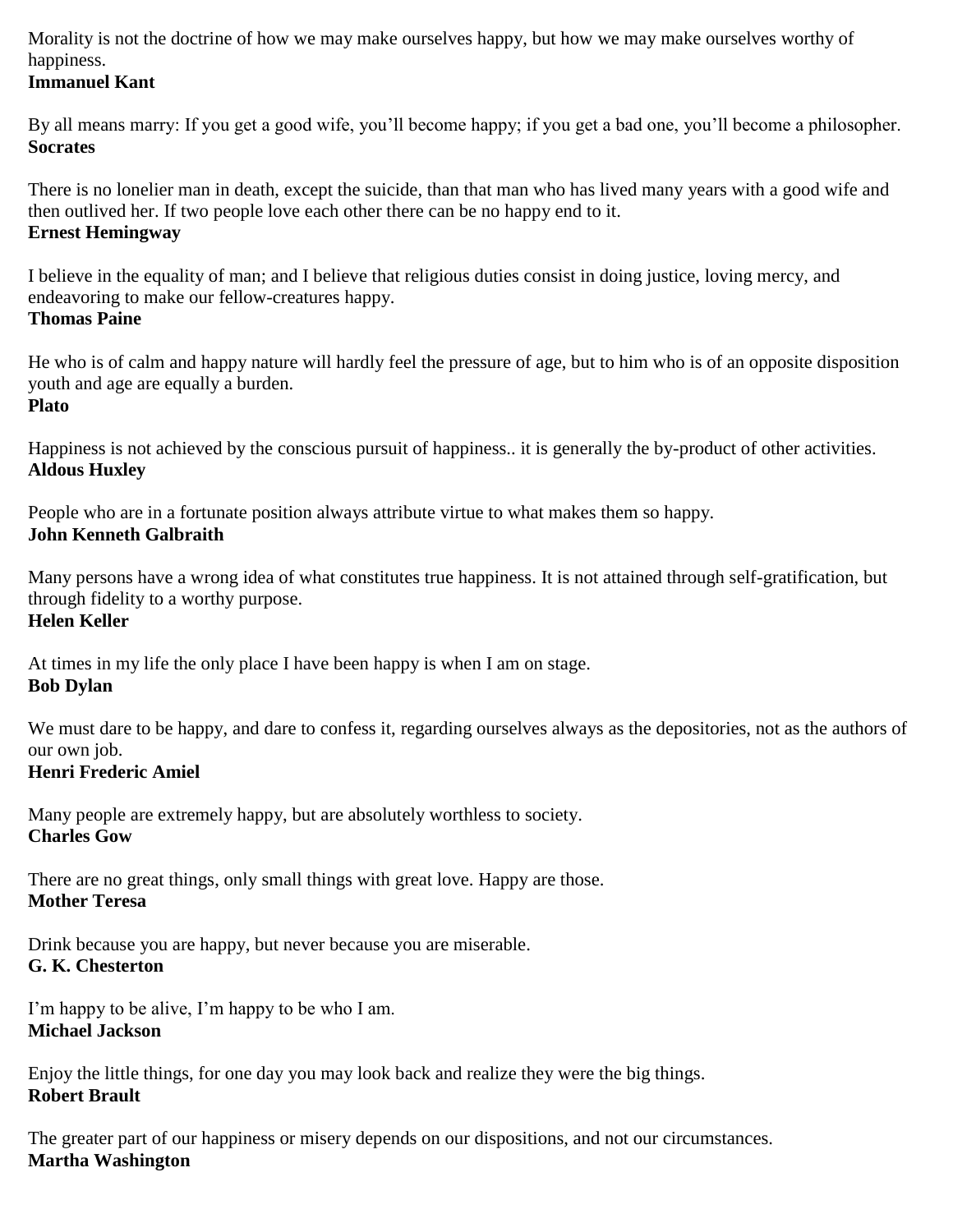Through our willingness to help others we can learn to be happy rather than depressed. **Gerald Jampolsky**

Most folks are about as happy as they make their minds up to be. **Abraham Lincoln**

If we agree that the bottom line of life is happiness, not success, then it makes perfect sense to say that it is the journey that counts, not reaching the destination. **Mihaly Csikszentmihalyi**

Give a man health and a course to steer, and he'll never stop to trouble about whether he's happy or not. **George Bernard Shaw**

You can be happy where you are. **Joel Osteen**

Man never thinks himself happy, but when he enjoys those things which others want or desire. **Alexander Pope**

Make us happy and you make us good. **Robert Browning**

Let us be grateful to people who make us happy, they are the charming gardeners who make our souls blossom. **Marcel Proust**

The goal towards which the pleasure principle impels us  $-$  of becoming happy  $-$  is not attainable: yet we may not  $-$  nay, cannot – give up the efforts to come nearer to realization of it by some means or other. **Sigmund Freud**

The happy people are those who are producing something. **William Ralph Inge**

It is the great privilege of poverty to be happy and yet unenvied, secure without a guard, and to obtain from the bounty of nature what the great and wealthy are compelled to procure by the help of art. **Samuel Johnson**

He who is overly attached to his family members experiences fear and sorrow, for the root of all grief is attachment. Thus one should discard attachment to be happy.

# **Chanakya**

Recommend virtue to your children; it alone, not money, can make them happy. I speak from experience. **Ludwig van Beethoven**

The art of living does not consist in preserving and clinging to a particular mode of happiness, but in allowing happiness to change its form without being disappointed by the change; happiness, like a child, must be allowed to grow up.

#### **Charles L. Morgan**

May you have enough happiness to make you sweet, enough trials to make you strong, enough sorrow to keep you human enough hope to make you happy.

#### **Anonymous**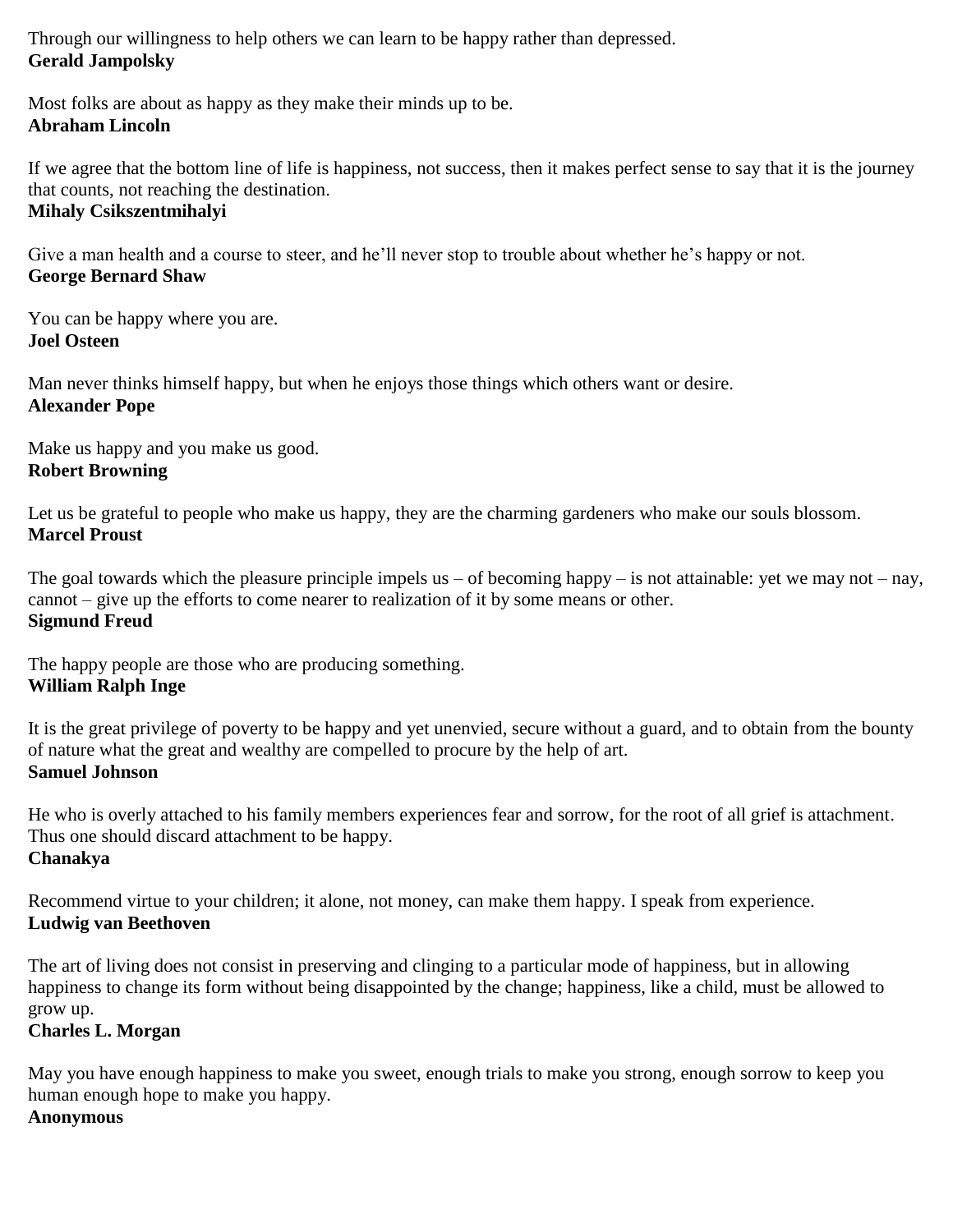One dollar for eternal happiness? I'd be happier with the dollar. **Monty Burns**

Being happy is something you have to learn. I often surprise myself by saying "Wow, this is it. I guess I'm happy. I got a home I love. A career that I love. I'm even feeling more and more at peace with myself." If there's something else to happiness, let me know. I'm ambitious for that, too. **Harrison Ford**

We deem those happy who, from the experience of life, have learned to bear its ills, without being overcome by them. **Juvenal**

It is not God's will merely that we should be happy, but that we should make ourselves happy. **Immanuel Kant**

I was happy in the midst of dangers and inconveniences. **Daniel Boone**

The fortune which nobody sees makes a person happy and unenvied. **Francis Bacon**

Having a great intellect is no path to being happy. **Stephen Fry**

I'm so happy because today I found my friends – they're in my head. **Kurt Cobain**

I'm as happy a man as any in the world, for the whole world seems to smile upon me! **Samuel Smiles**

I looked below and saw my people there, and all were well and happy except one, and he was lying like the dead – and that one was myself.

# **Black Elk**

As people spin faster and faster in the pursuit of merely personal happiness, they become exhausted in the futile effort of chasing themselves. **Andrew Delbanco**

I should have been smart enough to stay happy. But my ambition ruled my life. **Eva Gabor**

Always keep that happy attitude. Pretend that you are holding a beautiful fragrant bouquet. **Earl Nightingale**

The world is so full of a number of things, I'm sure we should all be as happy as kings. **Robert Louis Stevenson**

Few people can be happy unless they hate some other person, nation, or creed. **Bertrand Russell**

The struggle itself towards the heights is enough to fill a man's heart. One must imagine Sisyphus happy. **Albert Camus**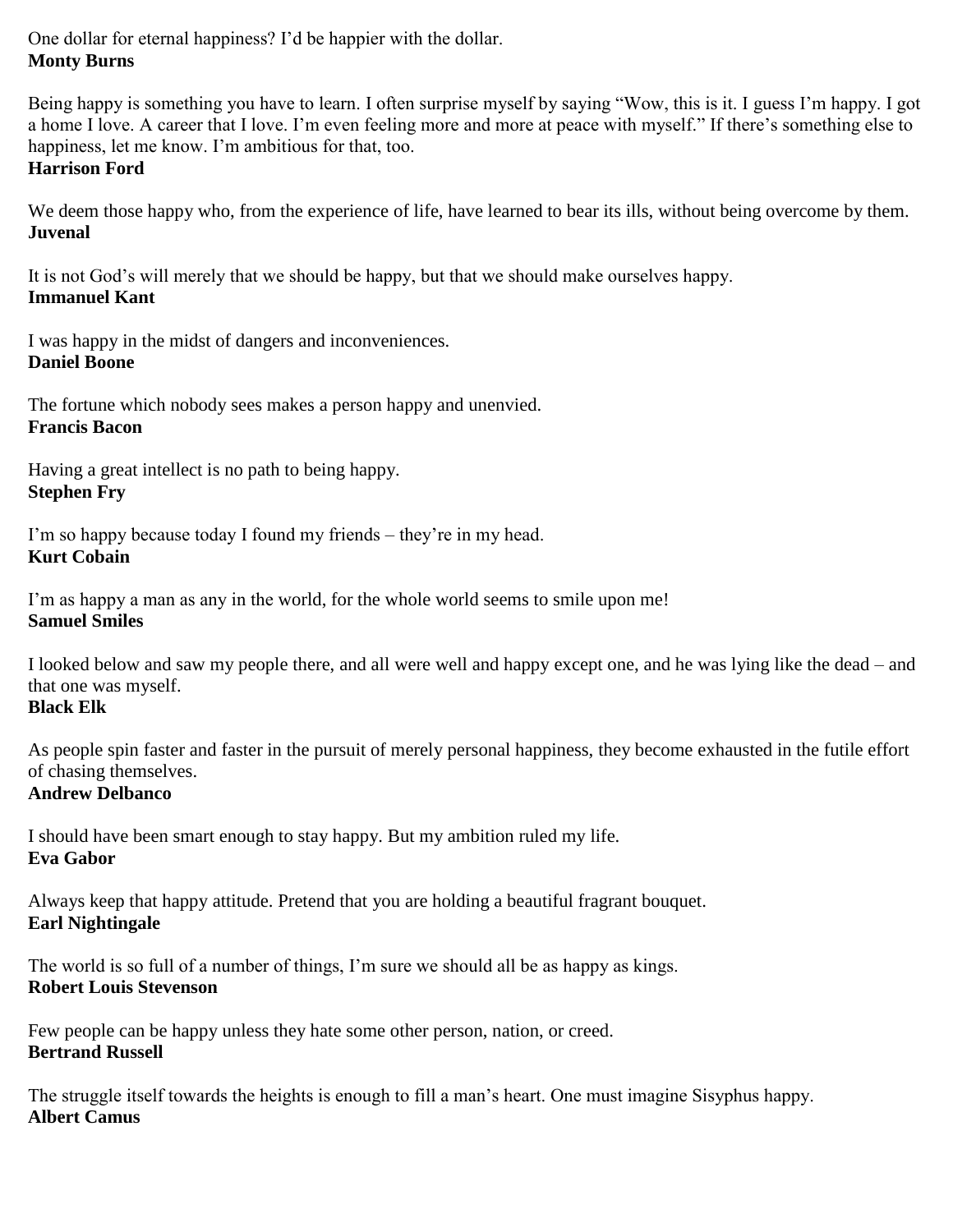Of all the things which wisdom provides to make us entirely happy, much the greatest is the possession of friendship. **Epicurus**

A sound mind in a sound body, is a short, but full description of a happy state in this World: he that has these two, has little more to wish for; and he that wants either of them, will be little the better for anything else. **John Locke**

A man is not rightly conditioned until he is a happy, healthy, and prosperous being; and happiness, health, and prosperity are the result of a harmonious adjustment of the inner with the outer of the man with his surroundings. **James Allen**

Off with you! You're a happy fellow, for you'll give happiness and joy to many other people. There is nothing better or greater than that!

# **Ludwig van Beethoven**

This life is yours. Take the power to choose what you want to do and do it well. Take the power to love what you want in life and love it honestly. Take the power to walk in the forest and be a part of nature. Take the power to control your own life. No one else can do it for you. Take the power to make your life happy. **Susan Polis Schutz**

A business is successful to the extent that it provides a product or service that contributes to happiness in all of its forms.

# **Mihaly Csikszentmihalyi**

Happiness makes up in height for what it lacks in length. **Robert Frost**

We act as though comfort and luxury were the chief requirements in life, when all we need to make us really happy is something to be enthusiastic about.

# **Charles Kingsley**

The palace is not safe when the cottage is not happy. **Benjamin Disraeli**

To the woman who complained that riches hadn't made her happy, the Master said "You speak as if luxury and comfort were ingredients of happiness; whereas all you need to be really happy, my dear, is something to be enthusiastic about. **Anthony de Mello**

What I know is, is that if you do work that you love, and the work fulfills you, the rest will come. **Oprah Winfrey**

Cheerfulness in most cheerful people is the rich and satisfying result of strenuous discipline. **Edwin Percy Whipple**

It's a helluva start, being able to recognize what makes you happy. **Lucille Ball**

She thinks that happiness is a mat that sits on her doorway. **Rob Thomas**

Men are happy to be laughed at for their humor, but not for their folly. **Jonathan Swift**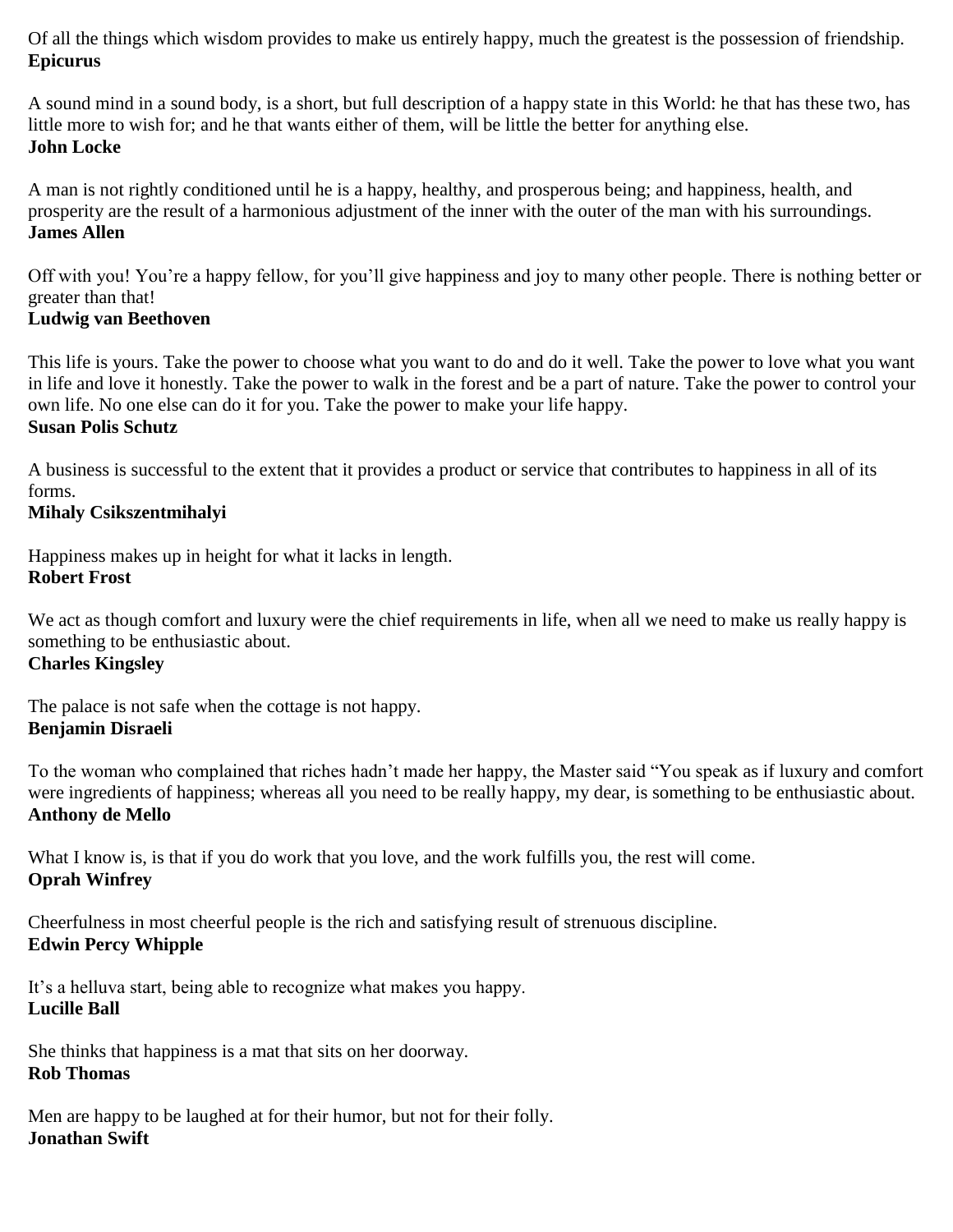A happy life must be to a great extent a quiet life, for it is only in an atmosphere of quiet that true joy dare live. **Bertrand Russell**

When you are happy you can forgive a great deal. **Princess Diana**

If you can be well without health, you may be happy without virtue. **Edmund Burke**

If someone loves a flower of which just one example exists among all the millions and millions of stars, that's enough to make him happy when he looks at the stars. **Antoine de Saint-Exupéry** (The Little Prince, 1943)

Usefulness is happiness, and… all other things are but incidental. **Lydia Maria Child**

Don't wish me happiness – I don't expect to be happy it's gotten beyond that, somehow. Wish me courage and strength and a sense of humor – I will need them all. **Anne Morrow Lindbergh**

Puritanism: The haunting fear that someone, somewhere, may be happy. **H. L. Mencken**

We are seldom happy with what we now have, but would go to pieces if we lost any part of it. **Mignon McLaughlin**

You don't develop courage by being happy in your relationships everyday. You develop it by surviving difficult times and challenging adversity.

# **Epicurus**

Joy is a flower that blooms when you do. **Anonymous**

Misery is almost always the result of thinking. **Joseph Joubert**

It is a kind of spiritual snobbery that makes people think they can be happy without money. **Albert Camus**

No married man is genuinely happy if he has to drink worse whisky than he used to drink when he was single. **H. L. Mencken**

Those who can laugh without cause have either found the true meaning of happiness or have gone stark raving mad. **Norm Papernick**

My crown is called content, a crown that seldom kings enjoy. **William Shakespeare**

Man's real life is happy, chiefly because he is ever expecting that it soon will be so. **Edgar Allan Poe**

Wine is constant proof that God loves us and loves to see us happy. **Benjamin Franklin**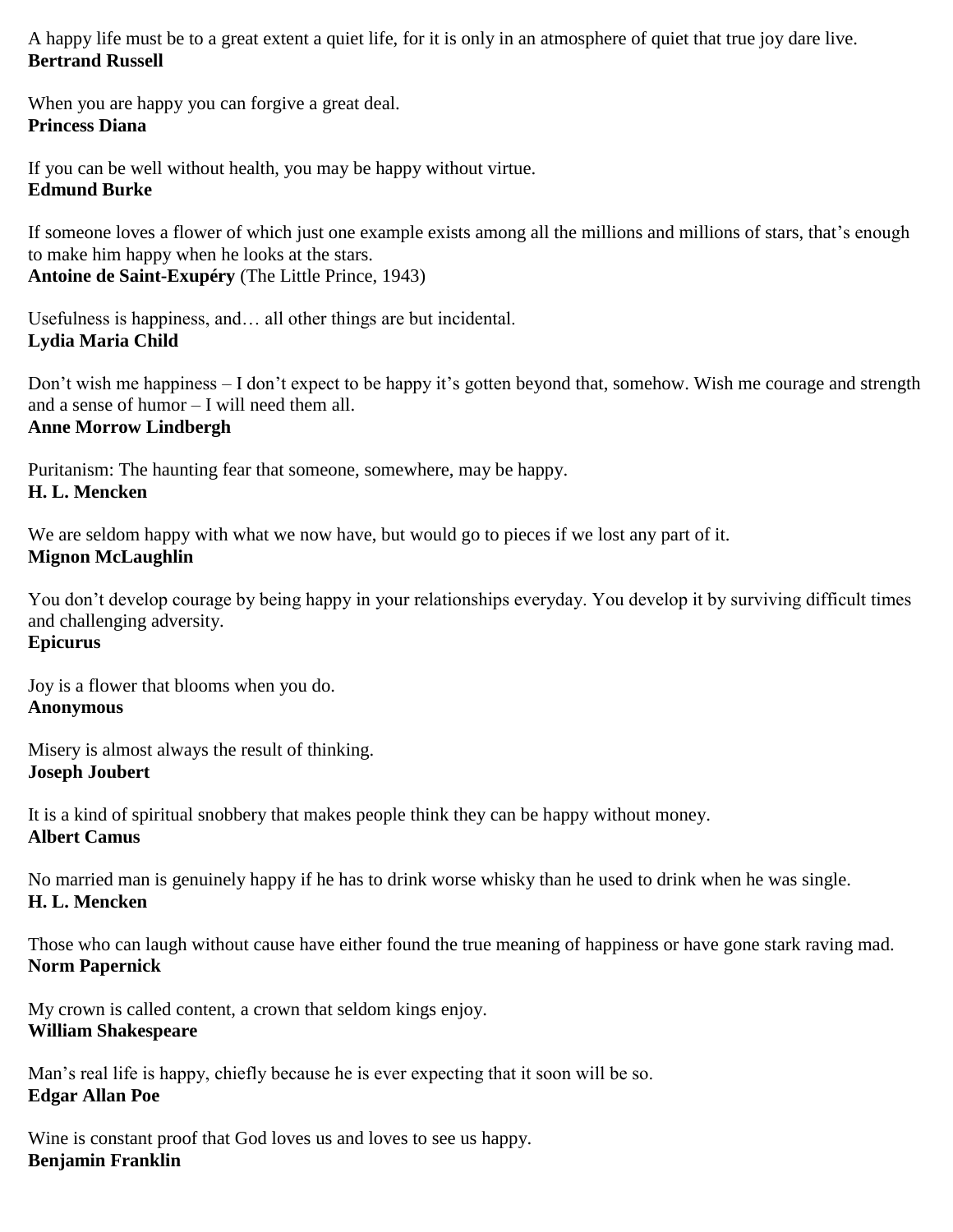To be happy at home is the ultimate result of all ambition, the end to which every enterprise and labor tends, and of which every desire prompts the prosecution. **Samuel Johnson**

Cheerfulness is what greases the axles of the world. Don't go through life creaking. **H.W. Byles**

The secret of happiness is to find a congenial monotony. **V.S. Pritchett**

Only buy something that you'd be perfectly happy to hold if the market shut down for 10 years. **Warren Buffett**

The secret of being miserable is to have the leisure to bother about whether you are happy or not. The cure is occupation.

# **George Bernard Shaw**

I'm happy that I have brought laughter because I have been shown by many the value of it in so many lives, in so many ways.

# **Lucille Ball**

If thou be industrious to procure wealth, be generous in the disposal of it. Man never is so happy as when he giveth happiness unto another.

# **Robert Bulwer Lytton**

Behold, we count them happy which endure. Ye have heard of the patience of Job. **Bible**

In the confusion we stay with each other, happy to be together, speaking without uttering a single word. **Walt Whitman**

There are two ways of being happy: We must either diminish our wants or augment our means – either may do – the result is the same and it is for each man to decide for himself and to do that which happens to be easier. **Benjamin Franklin**

When you were born, you cried and everybody else was happy. The only question that matters is this – when you die, will you be happy when everybody else is crying? **Tony Campolo**

To be without some of the things you want is an indispensable part of happiness. **Bertrand Russell** (The Conquest of Happiness)

Some of you say religion makes people happy. So does laughing gas. **Clarence Darrow**

Wisdom allows nothing to be good that will not be so forever; no man to be happy but he that needs no other happiness than what he has within himself; no man to be great or powerful that is not master of himself. **Lucius Annaeus Seneca**

If the day and night be such that you greet them with joy, and life emits a fragrance like flowers and sweet-scented herbs, is more elastic, more immortal – that is your success. All nature is your congratulation, and you have cause momentarily to bless yourself.

#### **Henry David Thoreau**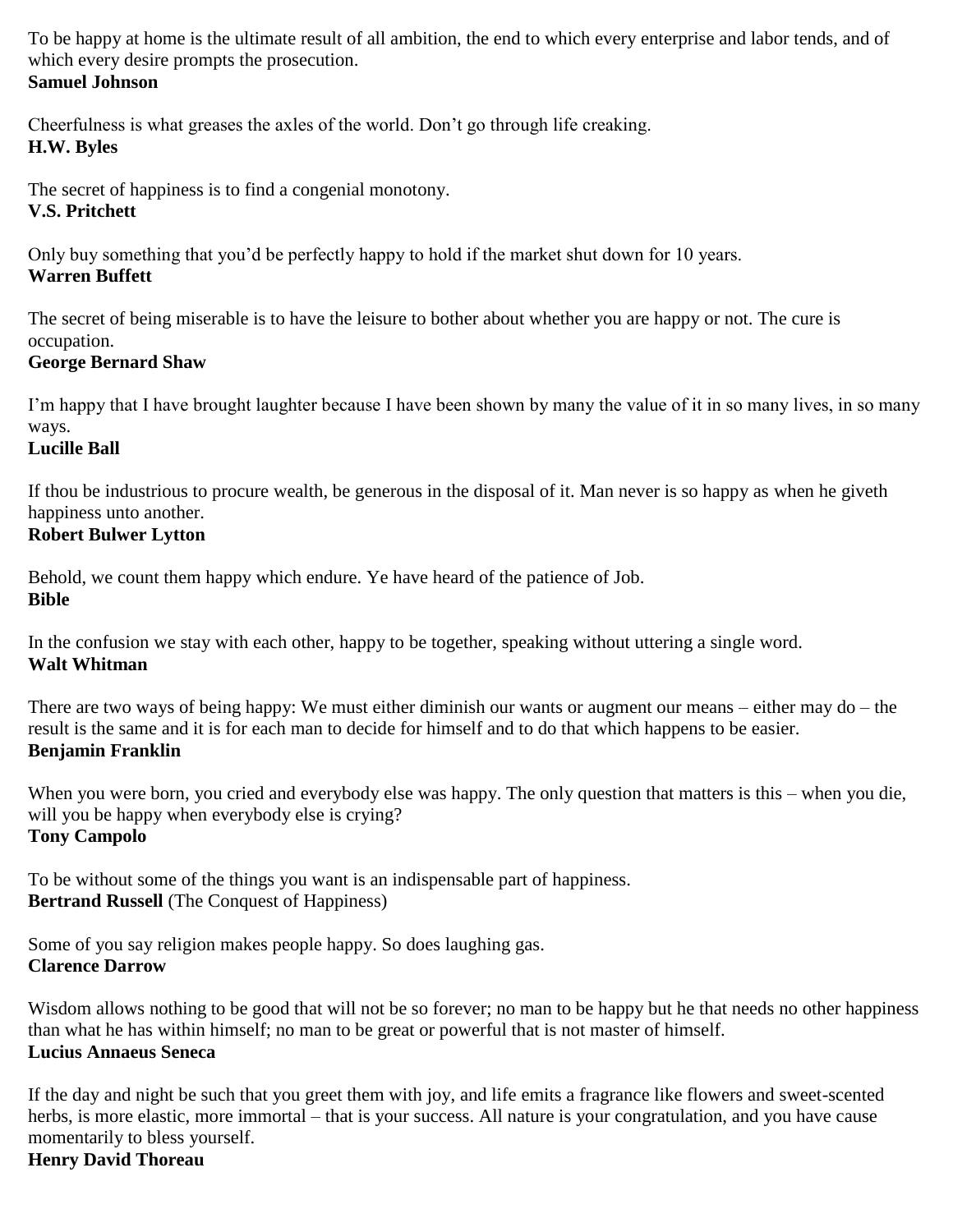There is an idea abroad among moral people that they should make their neighbors good. One person I have to make good: Myself. But my duty to my neighbor is much more nearly expressed by saying that I have to make him happy if I may.

### **Robert Louis Stevenson**

Precisely the least, the softest, lightest, a lizard's rustling, a breath, a flash, a moment – a little makes the way of the best happiness.

**Frederich Nietzsche** (Thus Spake Zarathustra)

Happiness is like the penny candy of our youth: we got a lot more for our money back when we had no money. **Mignon McLaughlin** (The Neurotic's Notebook, 1960)

Happy or unhappy, families are all mysterious. We have only to imagine how differently we would be described – and will be, after our deaths – by each of the family members who believe they know us. **Gloria Steinem**

People take different roads seeking fulfillment and happiness. Just because they're not on your road doesn't mean they've gotten lost.

# **H. Jackson Browne**

Just stop for a minute and you'll realize you're happy just being. I think it's the pursuit that screws up happiness. If we drop the pursuit, it's right here.

# **James Hillman**

But what is happiness except the simple harmony between a man and the life he leads? **Albert Camus**

This is my "depressed stance." When you're depressed, it makes a lot of difference how you stand. The worst thing you can do is straighten up and hold your head high because then you'll start to feel better. If you're going to get any joy out of being depressed, you've got to stand like this.

# **Charlie Brown**

How happy is the blameless vestal's lot? The world forgetting, by the world forgot. **Alexander Pope**

Life, an age to the miserable, and a moment to the happy. **Francis Bacon**

Can anything be so elegant as to have few wants, and to serve them one's self? **Ralph Waldo Emerson**

Pleasure is spread through the earth. In stray gifts to be claimed by whoever shall find. **William Wordsworth**

There are some days when I think I'm going to die from an overdose of satisfaction. **Salvador** Dali

Those who weep for the happy periods which they encounter in history acknowledge what they want; not the alleviation but the silencing of misery. **Albert Camus**

Jumping for joy is good exercise. **Anonymous**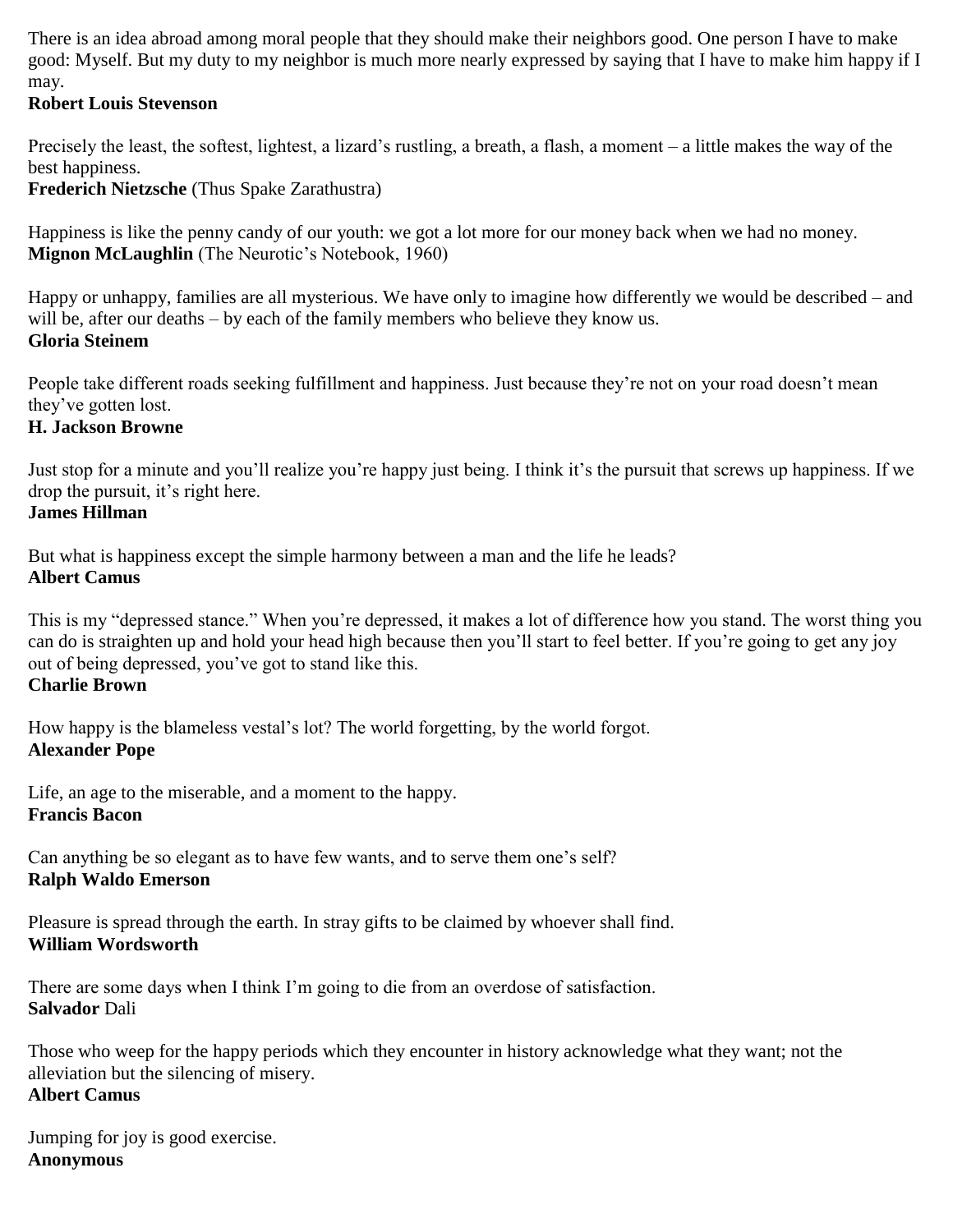Pleasure is very seldom found where it is sought. Our brightest blazes are commonly kindled by unexpected sparks. **Samuel Johnson**

I am a kind of paranoiac in reverse. I suspect people of plotting to make me happy. **J.D. Salinger**

We see many who are struggling against adversity who are happy, and more although abounding in wealth, who are wretched.

#### **Tacitus**

Happiness is your dentist telling you it won't hurt and then having him catch his hand in the drill. **Johnny Carson**

To live a pure unselfish life, one must count nothing as one's own in the midst of abundance. **Buddha**

My advice to you is not to inquire why or whither, but just enjoy your ice cream while it's on your plate. **Thornton Wilder**

One should be either sad or joyful. Contentment is a warm sty for eaters and sleepers. **Eugene O'Neill**

You cannot say that you are happy when you don't win. **Arsene Wenger**

When I'm in love, I wake up happy. **Enrique Iglesias**

It is a comely fashion to be glad; Joy is the grace we say to God. **Jean Ingelow**

Unquestionably, it is possible to do without happiness; it is done involuntarily by nineteen-twentieths of mankind. **John Stuart Mill**

Tranquil pleasures last the longest; we are not fitted to bear the burden of great joys. **Christian Nestell Bovee**

Often people attempt to live their lives backwards; they try to have more things, or more money, in order to do more of what they want, so they will be happier. The way it actually works is the reverse. You must first be who you really are, then do what you need to do, in order to have what you want. **Margaret Young**

Real elation is when you feel you could touch a star without standing on tiptoe. **Doug Larson**

Eden is that old-fashioned house we dwell in every day Without suspecting our abode until we drive away. **Emily Dickinson**

Happy is he who can trace effects to their causes. **Virgil**